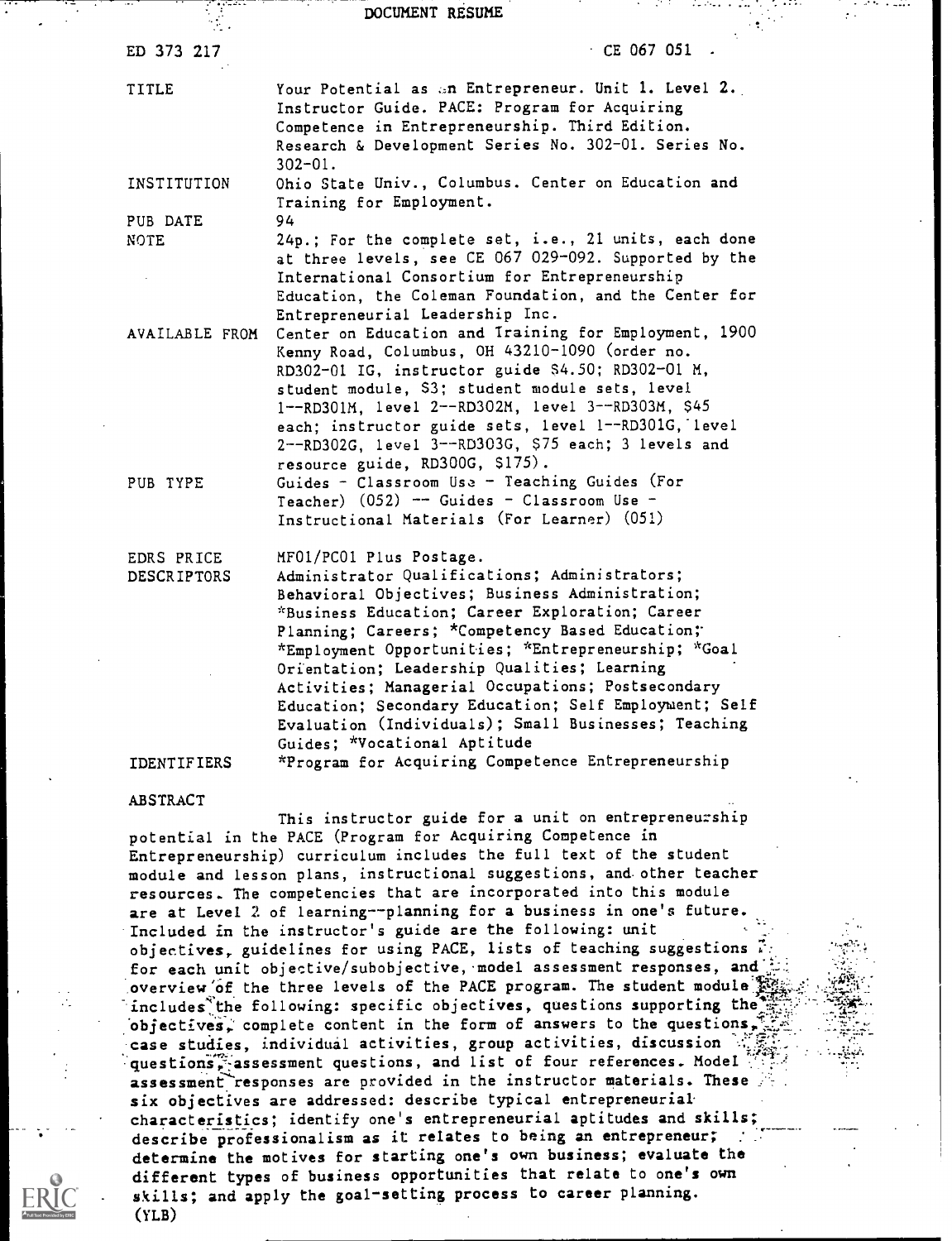

# Objectives:

ED 373 217

- Describe typical entrepreneurial characteristics.
- Identify your entrepreneurial aptitudes and skills.
- Describe professionalism as it relates to being an entrepreneur.
- Determine the motives for starting your own business.
- Evaluate the different types of business opportunities that relate to your own skills.
- Apply the goal-setting process to career planning.

U S DEPARTMENT OF EDUCATION Office of Edur ational Research and Improvement EDUCATIONAL RE SOURCES INFORMATION CENTER IERIC1

 $250$ 

 $\mathsf{L}$ 

Ć

En.s aoc.rnenl has been reproduced as rece.ved iron' the person Or organizatron r,grnalrng .1

Minor changes have been made to improve \_\_\_\_\_\_\_\_\_<br>reproduction quality

**Points of view or opinions stated in this docu** ment do not necessarily represent official .<br>OERI position or policy 'PERMISSION TO REPRODUCE THIS MATERIAL HAS BEEN GRANTED BY

 $J.M.A.f.$ 

TO THE EDUCATIONAL RESOURCES  $\bf{2}$ INFORMATION CENTER (ERIC)."



# Unit 1 Your Potential as an Entrepreneur

Level 2

# HOW TO USE PACE

- Use the objectives as a pretest. If a student is able to meet the objectives, ask him or her to read and respond to the assessment questions in the back of the module.
- Duplicate the glossary from the Resource Guide to use as a handout.
- Use the teaching or anes provided in the Instructor Guide for assistance in focusing your teaching delivery. The left side of each outline page lists objectives with the corresponding headings (margin questions) from the unit. Space is provided for you to add your own suggestions. Try to increase student involvement in as nany ways as possible to foster an interactive learning process.
- When your students are ready to do the Activities, assist them in selecting those that you feel would be the most beneficial to their growth in entrepreneurship.
- Assess your students on the unit content when they indicate they are ready. You may choose written or verbal assessments according to the situation. Model responses are provided for each module of each unit. While these are suggested responses, others may be equally valid.

2

BEST COPY AVAILABLE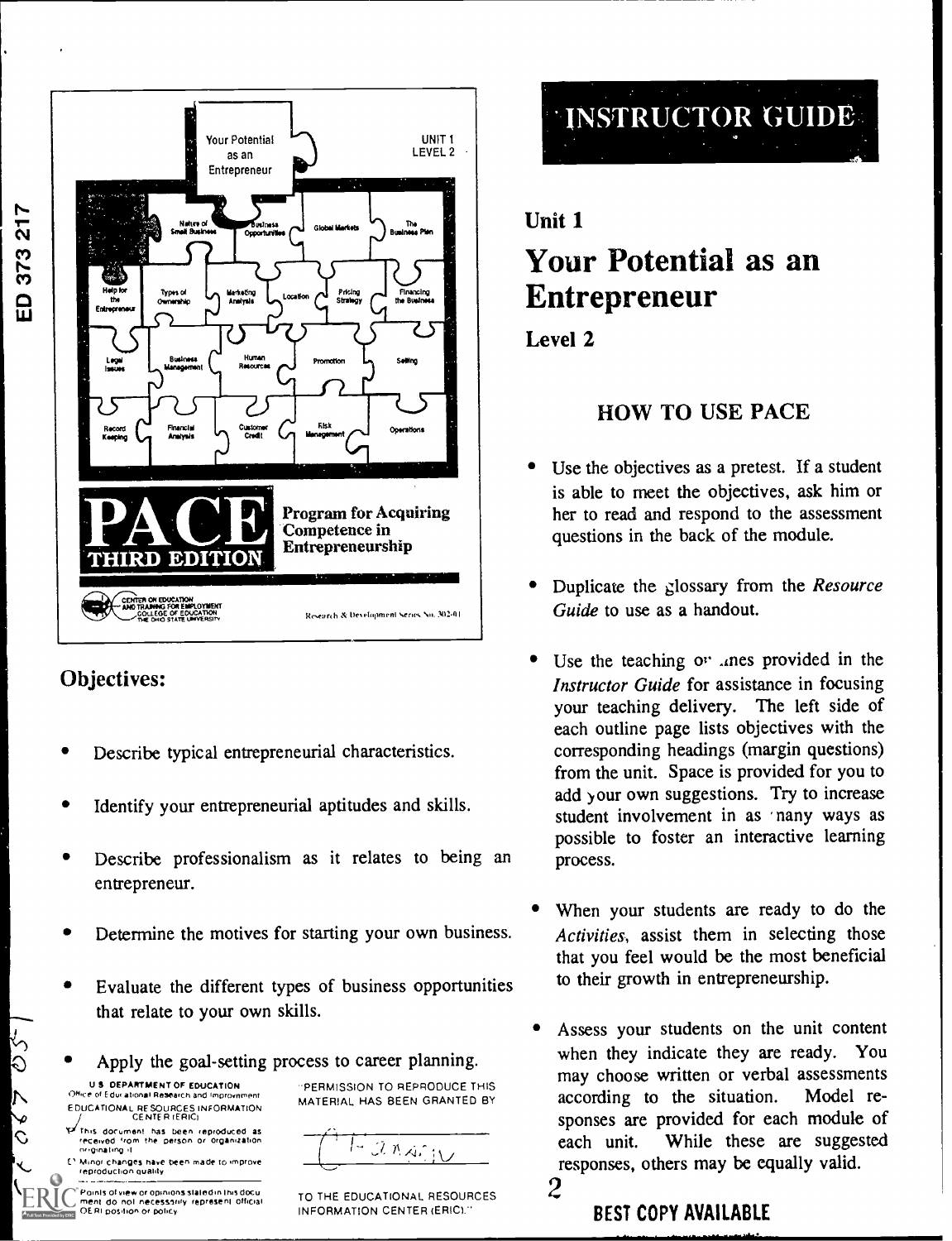| 1. DESCRIBE TYPICAL<br>ENTREPRENEURIAL<br><b>CHARACTERISTICS</b>                                    |                                                                                                                                                                                                                                                                                                                                                                          |
|-----------------------------------------------------------------------------------------------------|--------------------------------------------------------------------------------------------------------------------------------------------------------------------------------------------------------------------------------------------------------------------------------------------------------------------------------------------------------------------------|
| What are the characteristics of suc-<br>cessful entrepreneurs?                                      | Use an overhead or chalkboard to list characteristics of success-<br>ful entrepreneurs. Leave enough room at each category for stu-<br>dents to add their own thoughts and examples. Students should<br>do the same activity with note cards.                                                                                                                            |
| 2. IDENTIFY YOUR ENTRE-<br>PRENEURIAL APTITUDES<br>AND SKILLS                                       |                                                                                                                                                                                                                                                                                                                                                                          |
| What are common aptitudes and<br>skills of entrepreneurs?                                           | Create a chart which displays common aptitudes and skills of<br>entrepreneurs. Have students give examples of different small<br>businesses that require the aptitudes/skills listed on the chart<br>(e.g., mechanical aptitudes are critical to auto repair shops own-<br>ers, artistic abilities are key to gardening and home improvement<br>business owners, etc.) - |
| 3. DESCRIBE PROFESSIONAL-<br>ISM AS IT RELATES TO<br>BEING AN ENTREPRENEUR                          |                                                                                                                                                                                                                                                                                                                                                                          |
| How important is a professional<br>image to the entrepreneur?                                       | Help students understand ways they can improve their appear-<br>ance, communication skills, manners, ethical standards, and other<br>qualities which project a professional image for the entrepreneur.                                                                                                                                                                  |
| 4. DETERMINE THE MOTIVES<br>FOR STARTING YOUR OWN<br><b>BUSINESS</b>                                |                                                                                                                                                                                                                                                                                                                                                                          |
| What motivates someone to own a<br>business?                                                        | Invite a local entrepreneur to speak about what motivated him/<br>her to become a business owner.                                                                                                                                                                                                                                                                        |
| 5. EVALUATE THE DIFFERENT<br>TYPES OF BUSINESS OPPOR-<br>TUNITIES THAT RELATE TO<br>YOUR OWN SKILLS |                                                                                                                                                                                                                                                                                                                                                                          |
| What are the personal advantages<br>and disadvantages of owning a<br>small business?                | Use tables as shown in the text to explain advantages and<br>disadvantages of owning your own business.                                                                                                                                                                                                                                                                  |
| What are the social advantages and<br>disadvantages of owning a small<br>business?                  | Explain to students the role of the business community in entre-<br>preneurship success. Relate this issue to social advantages and<br>disadvantages of being an entrepreneur.                                                                                                                                                                                           |
|                                                                                                     | 3                                                                                                                                                                                                                                                                                                                                                                        |

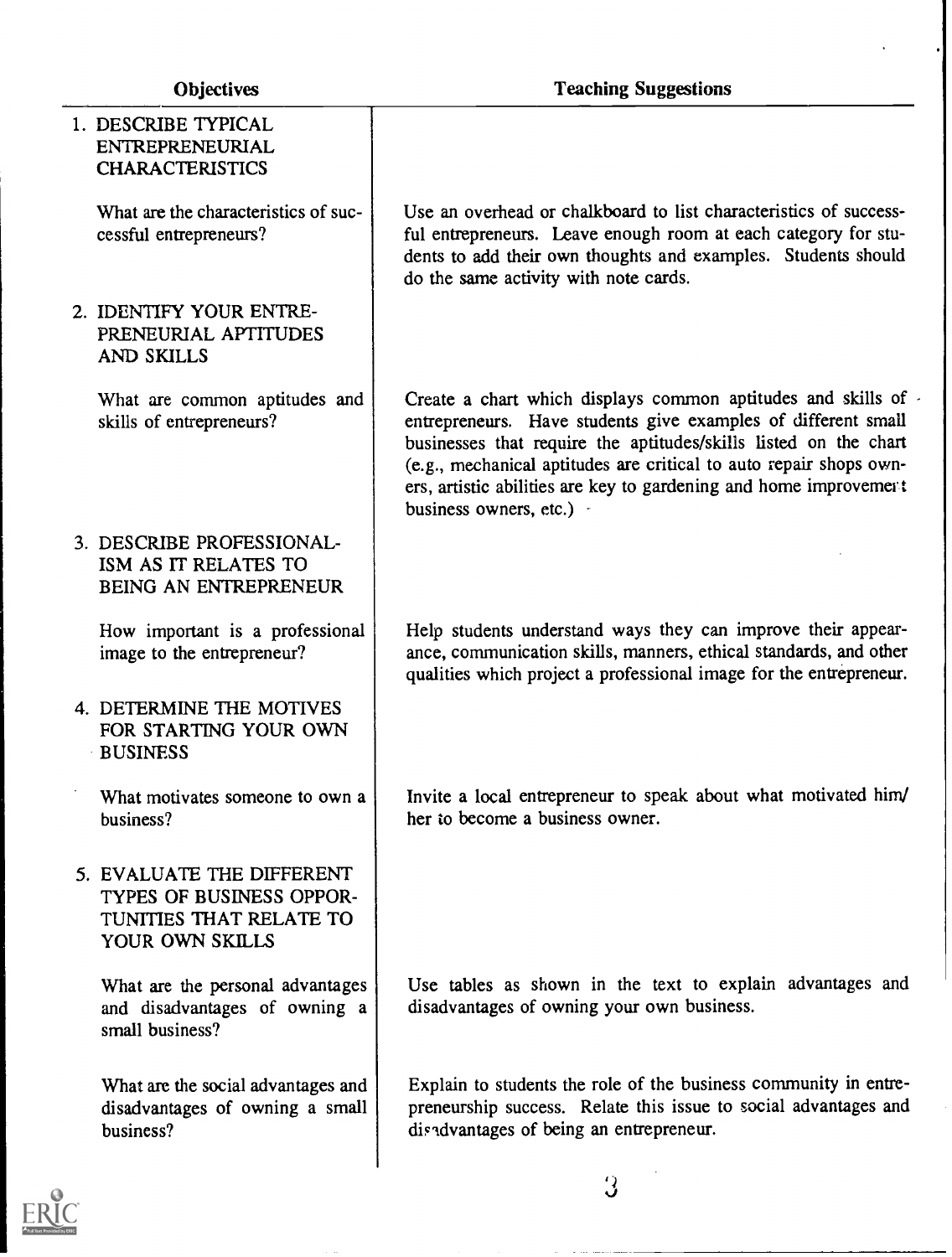| <b>Objectives</b> |                                                                                              | <b>Teaching Suggestions</b>                                                                                                                                                                                                                                                                                                                                                                                                                                 |
|-------------------|----------------------------------------------------------------------------------------------|-------------------------------------------------------------------------------------------------------------------------------------------------------------------------------------------------------------------------------------------------------------------------------------------------------------------------------------------------------------------------------------------------------------------------------------------------------------|
|                   | What are the advantages and dis-<br>advantages to the family in owning<br>a small by siness? | Have the entrepreneur discuss family issues as they relate to<br>day-to-day business activities.                                                                                                                                                                                                                                                                                                                                                            |
|                   | What are the advantages and dis-<br>advantages to a career in starting a<br>small business?  | Choose examples of famous small business success stories $\cup$<br>focus the discussion on advantages and disadvantages of a career<br>in entrepreneurship. Rags to riches as well as fall from grace<br>stories should be included. Have students express their views on<br>how the lives of these famous entrepreneurs were changed by<br>their business. Offer students the chance to do outside research<br>on a famous entrepreneur of their choosing. |
|                   | 6. APPLY THE GOAL-SETTING<br>PROCESS TO CAREER<br><b>PLANNING</b>                            |                                                                                                                                                                                                                                                                                                                                                                                                                                                             |
|                   | Why is goal setting important to<br>the entrepreneur?                                        | Use a simple case on goal setting in business and have students<br>solve the problem raised in the case. (The instructor can use<br>either a business management textbook or any newspaper or<br>magazine article to create a case.)                                                                                                                                                                                                                        |
|                   | What are the steps in goal setting?                                                          | Use the above suggestion or the case presented in the text to go<br>over the steps in goal setting. Have students comment on each<br>step as it relates to the case.                                                                                                                                                                                                                                                                                        |
|                   | How can goal setting help you<br>develop your career?                                        | Conclude the discussion and teach students how to set and adjust<br>goals for their careers. Describe to students how helpful it is to<br>write down goals and revise them as necessary.                                                                                                                                                                                                                                                                    |

#### MODEL ASSESSMENT RESPONSES

- 1. Some of the most important characteristics in running a business are tough mindedness, willingness to work hard and take reasonable risk, self-confidence, flexibility, entrepreneurial sensitivity, goal setting, problem solving, enthusiasm, creativity and inventiveness.
- 2. Some of the motives for starting your own company could include: desire to make more money, gain recognition and self-satisfaction, opportunity to compete and be creative. Also, the opportunity to continue an existing family business, the opportunity to become an associate, or a partner with a friend are all other good reasons to start a business.
- 3. Some of the biggest problems involved with starting new businesses are less money in the beginning, longer work hours, insufficient support from your family, and lack of experience.



4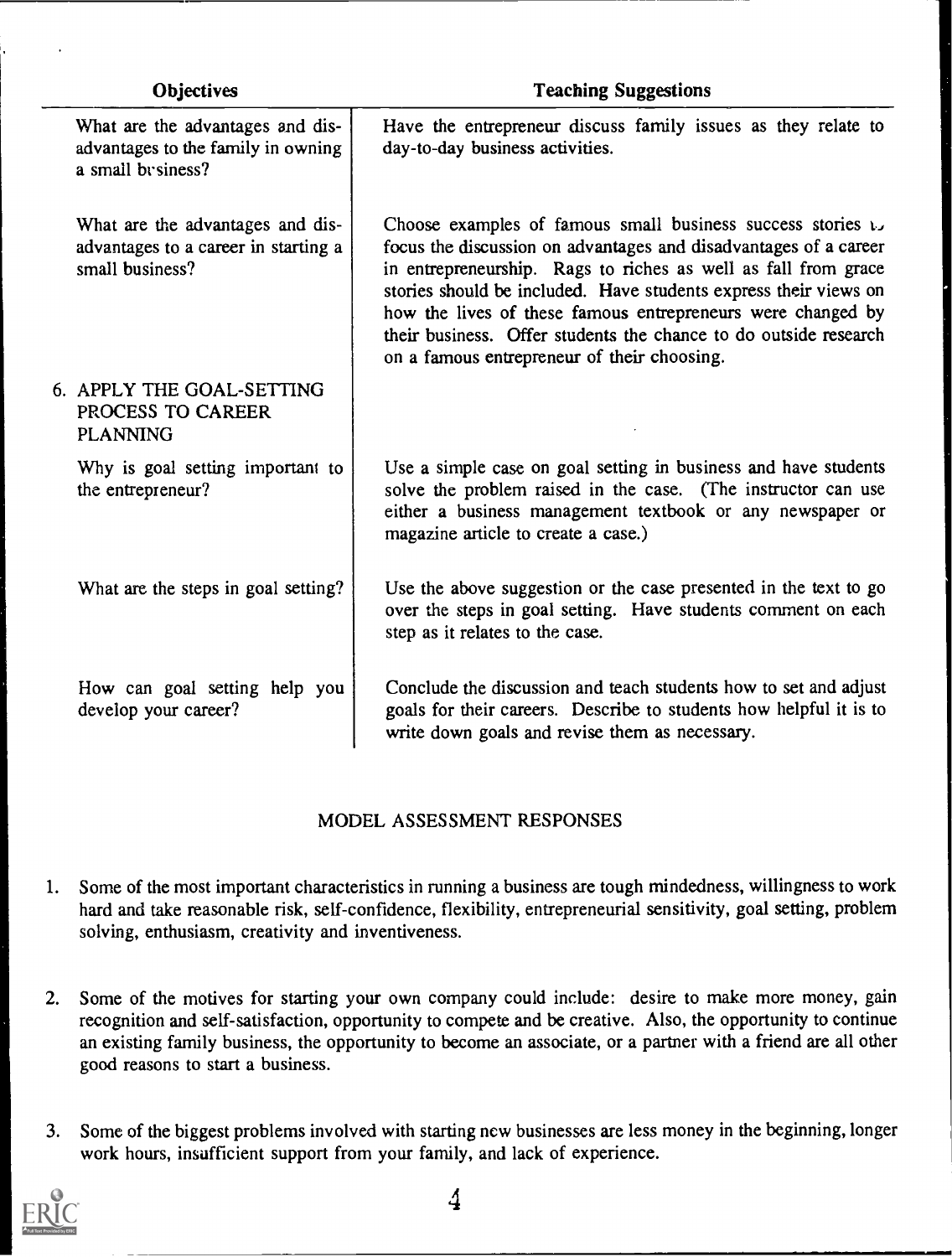- 4. The answer should include factors such as the existing market demand for the product or service you will offer, entry barriers such as start-up capital and competition, and various legal issues related to the business. You must assess all these issues when choosing the type of business you want to be in. These issues will affect your business plan and the future success of your enterprise.
- 5. The answer should reflect the student's understanding of the wide range of entrepreneurship duties and skills required to run a business. For example, an entrepreneur must communicate effectively, and be knowledgeable about the product/service he or she sells. Courtesy, ethics, personal appearance, manners, and integrity are vital to portraying a professional business image. Networking and public relations help smooth the path to business success and professional help when needed.
- 6. To convey a professional image to the business community, the entrepreneur and his/her employees should have an appropriate professional appearance, and good communication skills. Suitable business etiquette, manners, integrity, and ethics convey an appealing professional image to clients, suppliers, distributors, investors, bankers, and other people involved with your business.
- 7. Goal setting helps the entrepreneur focus efforts in order to achieve desired outcomes. With goals set firmly in advance, one can recognize opportunities when they become available and use them appropriately. Setting short-term and long-term goals helps one to see opportunities others do not. In addition, one should modify goals according to progress and opportunities.



Incorporates the needed competencies for creating and operating a small business at three levels of learning, with experiences and outcomes becoming progressively more advanced.

- **Level 1** Understanding the creation and operation of a business.
- Level  $2$  Planning for a business in your future.
- **Level 3**  $-$  Starting and managing your own business.

Self-contained Student Modules include: specific objectives, questions supporting the objectives, complete content in form of answers to the questions, case studies, individual activities, group activities, module assessment references. Instructor Guides include the full text of each student module and lesson plans, instructional suggestions, and other resources. PACE,Third Edition, Resource Guide includes teaching strategies, references, glossary of terms, and a directory of entrepreneurship assistance organizations.

> For information on PACE or to order, contact the Publications Department at the Center on Education and Training for Employment, 1900 Kenny Road, Columbus, Ohio 43210-1090 (614) 292-4353, (800) 848-4815.

Support for PACE, Third Edition provided in whole or in part by:

<u>musikinin ma</u>

International Consortium for Entrepreneurship Education The Coleman Foundation and

International Enterprise Academy Center on Education and Training for Employment The Ohio State University

Center for Entrepreneurial Leadership Inc. Ewing Marion Kauffman Foundation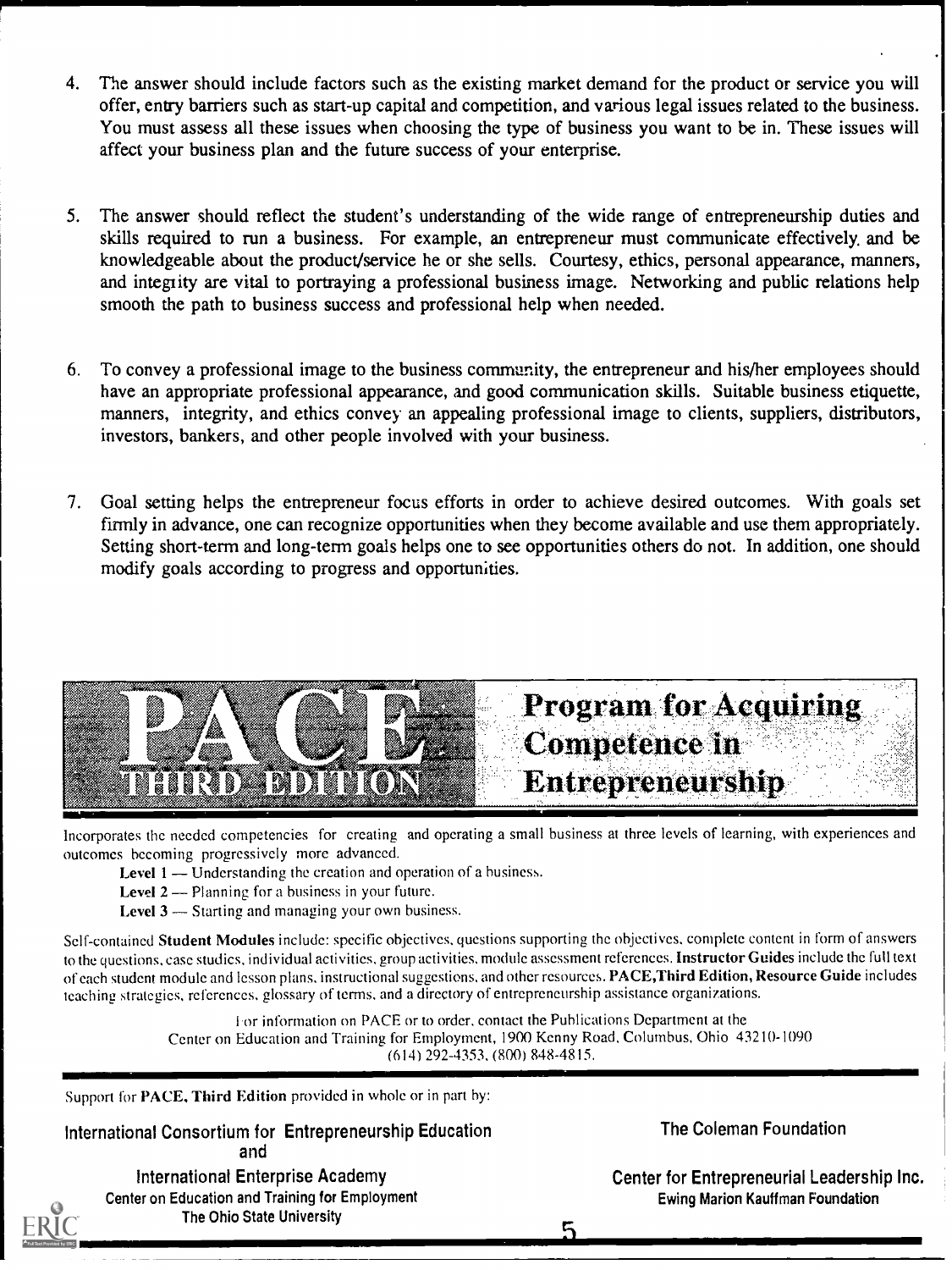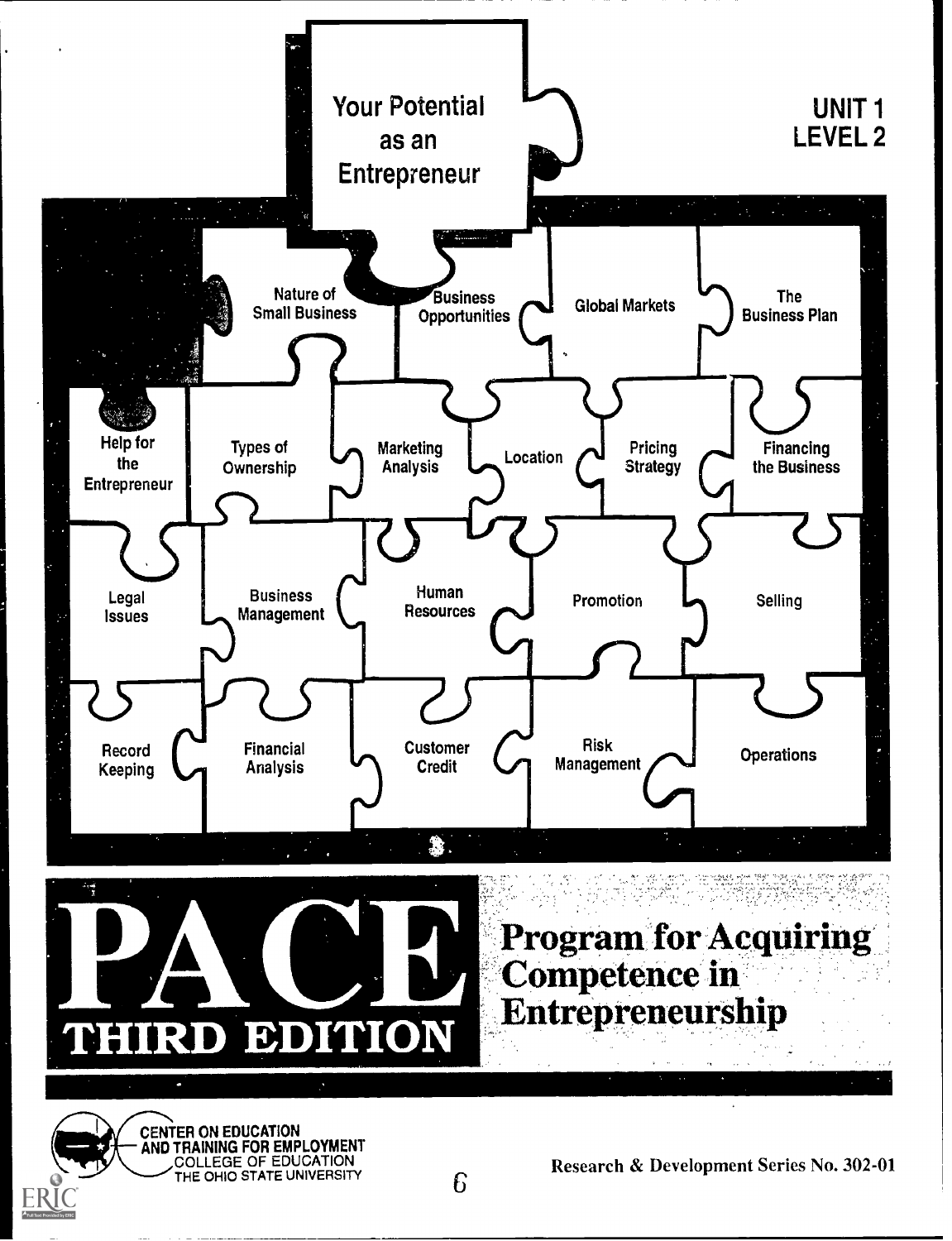# YOUR POTENTIAL AS AN ENTREPRENEUR

# BEFORE YOU BEGIN . . .

- 1. Consult the Resource Guide for instructions if this is your first PACE unit.
- 2. Read What are the Objectives for this Unit on the following page. If you think you can meet these objectives now, consult your instructor.
- 3. These objectives were met in Level 1:
	- Define entrepreneurship.
	- Identify characteristics, aptitudes, and skills of successful entrepreneurs.
	- Describe careers you would like to be involved in during your lifetime.
	- Compare the advantages of owning a business versus working for  $\bullet$ someone.
	- Establish the importance of setting goals.
	- Assess your aptitudes and skills.
	- Assess your potential to become an entrepreneur.
- 4. Look for these business terms as you read this unit. If you need help with the meanings, ask your instructor for a copy of the PACE Glossary contained in the Resource Guide.

Aptitudes Entrepreneur Entrepreneurship Professional Image

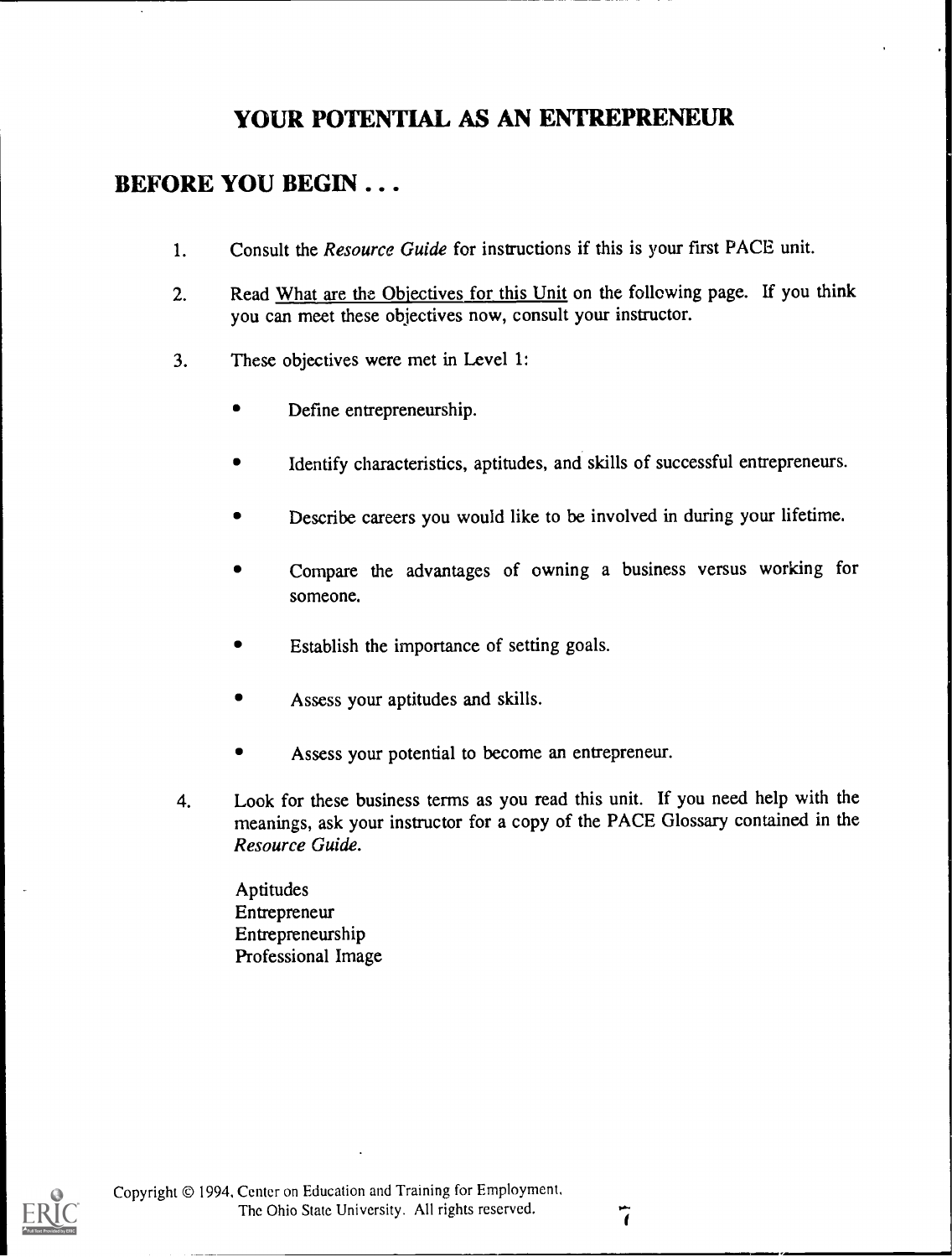# YOUR POTENTIAL AS AN ENTREPRENEUR



# WHAT IS THIS UNIT ABOUT?

Entrepreneurship is a unique economic resource with unlimited potential for producing new wealth. It is not limited by amount as are land and labor. It is limited only by imagination. Entrepreneurship is a commercial enterprise created by an entrepreneur. An entrepreneur takes on a level of risk in order to supply a product or service that will fulfill a demand of the marketplace, and hopes to profit in return.

In this unit you will investigate the characteristics of entrepreneurs and learn about entrepreneurial professionalism. You will assess your entrepreneurial aptitudes and skills, and you will determine what your motivations are for starting your own business. Finally, you will explore how goal setting can help you plan for your career.

# WHAT ARE THE CHARACTERISTICS OF SUCCESSFUL. ENTREPRENEURS?

In determining your potential as an entrepreneur, it might be helpful to know the "personality profile" of successful entrepreneurs. The following characteristics are cited as "typical" characteristics commonly shared by entrepreneurs.

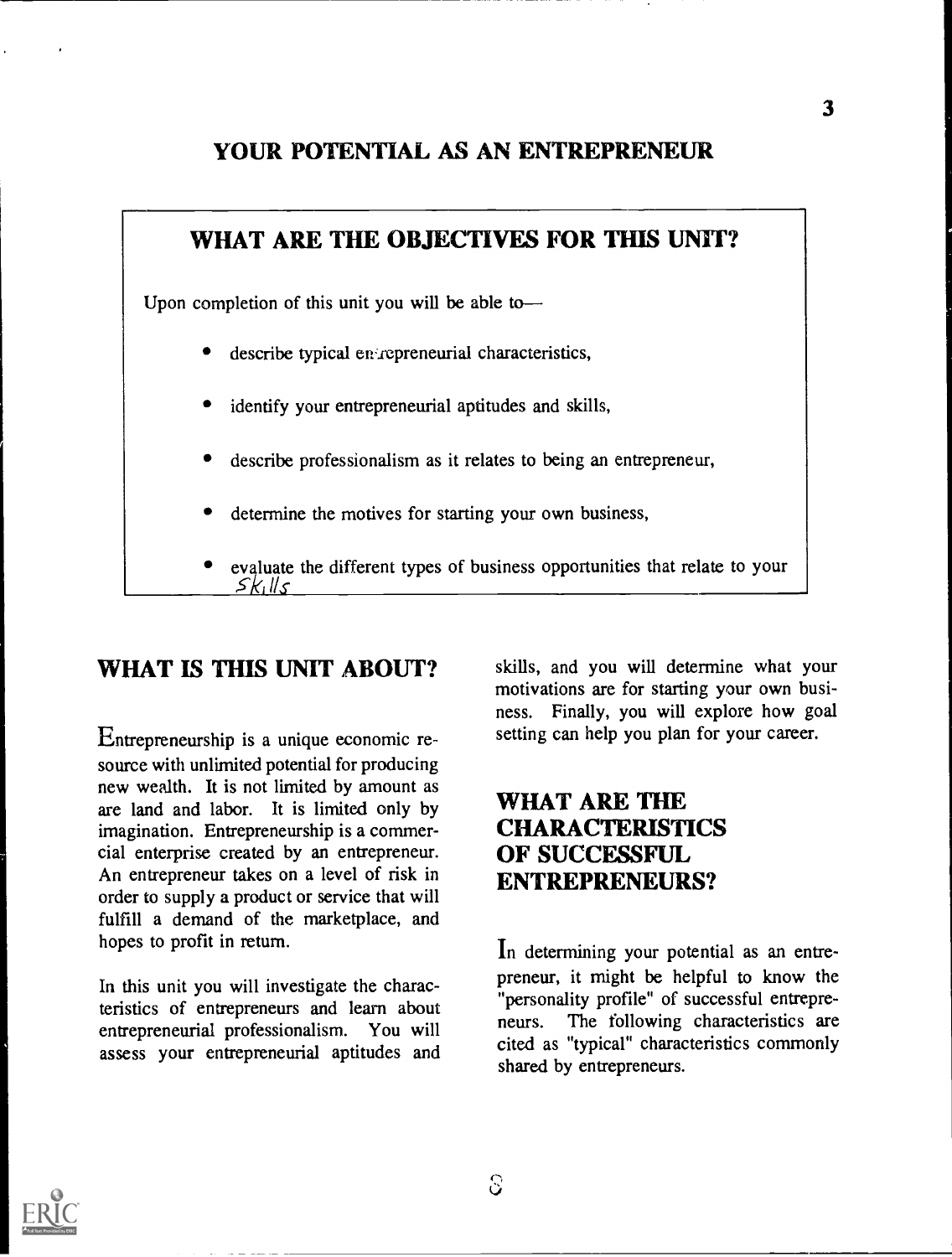A degree of tough-mindedness enables entrepreneurs to make and stick by decisions. This characteristic comes into play very early as friends, consultant, bankers, lawyers, parents, children, and spouses begin analyzing and criticizing the new business idea.

4

- A willingness to work harder and longer seems to describe most entrepreneurs, even after they have their businesses up and running. Entrepreneurs look for opportunities for work in the venture itself or in new ventures. Other entrepreneurs prefer to work hard in getting new enterprises off the ground. Once they are up and running, they often pass the day-to-day operation on to others. The willingness to work hard surfaces as problems or situations continue to arise that require the unique talents of entrepreneurs.
- A degree of self-confidence allows entrepreneurs to hire outside experts ana feel no threat to their own authority. This is also a useful trait in acquiring necessary capital, selling the product or service, and hiring the best people to do the job.
- A willingness to take "reasonable" risks means that successful entrepreneurs do not gamble without having some degree of control over the results. The "reasonable risk" characteristic is evident in start-up decisions, as well as in followup decisions. This characteristic helps entrepreneurs set intelligent limits on capital, loans, manufacturing levels; inventory policy, and customer credit policy.
- The *flexibility* observed in successful entrepreneurs is evident in their ability to juggle many "entrepreneurial hats" while adjusting to changing goals, technology, and competition. At any given point, entrepreneurs may need to adjust to new information. This may mean changing course, broadening concepts, or narrowing the field of endeavor. Successful entrepreneurs are able to do this on a day-to-day, hour-to-hour basis as the new venture moves into contact with external forces.
- Entrepreneurial sensitivity refers to a fine-tuned sense of the needs of the marketplace. Successful entrepreneurs see problems as opportunities because they<br>represent unfulfilled needs. Entreprerepresent unfulfilled needs. neurs see statistics as economic and market forecasts, and individuals as sources of ideas.
- Goal setting is a habit of successful entrepreneurs, even if it is often a subconscious one. Successful entrepreneurs envision what the long-range results of an action will be and strive to make those results happen.
- An adept problem-solving ability is evident in successful entrepreneurs. Consistently successful entrepreneurs use problems to chart a path to success, that is, a problem solved is a step forward.
- A desire for profit is often said to be used as entrepreneurs' means of measuring their own successes or failures. However, the purely personal "I want to be rich" motive operates at an equally

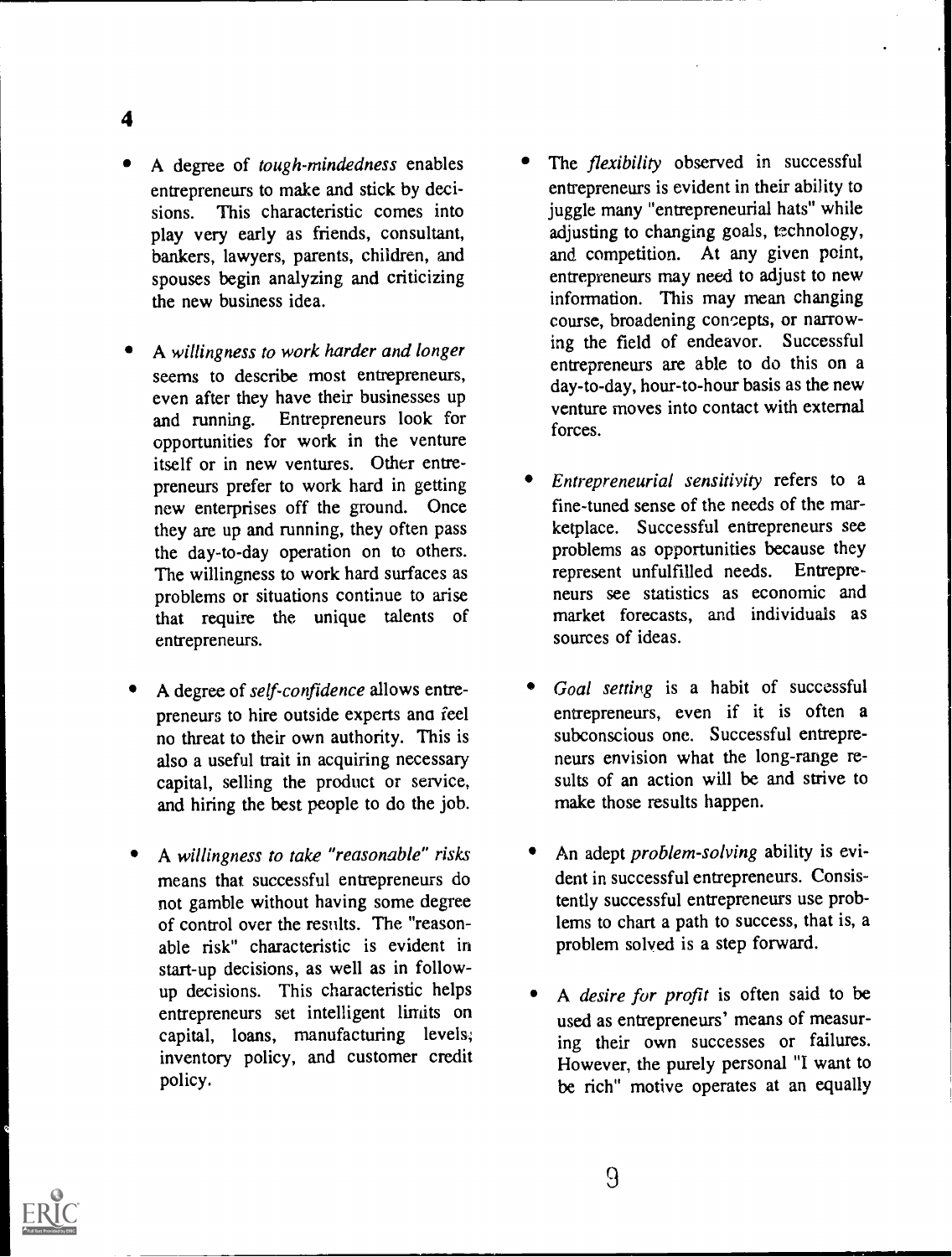high level in many entrepreneurs. Successful entrepreneurs are efficient in their use of resources.

- Enthusiasm is the characteristic that supports the drive of successful entrepreneurs to achieving their goals. It wards off negativism, lethargy, and loss of concentration, even when ali other forces seem to be pulling in different directions. It sustains self-confidence, heightens creativity, and increases the capacity for<br>flexibility and hard work. It keeps flexibility and hard work. tough-mindedness from becoming gruff arrogance or indifference, and it activates the profit motive just when another person would decide "it just isn't worth it."
- Entrepreneurs are often characterized as eternal optimists. They have a habit of always seeing something positive in every situation, regardless of how bleak the circumstances appear. Kather than dwell on the negatives, they focus on what can be learned from every situation. Of course, this characteristic must be tempered with good sense.
- A great deal of resourcefulness is needed to be a successful entrepreneur. Entrepreneurs normally operate with very limited capital, equipment, personal time, and help from others. To stretch these limited resources to accomplish the job requires the ability to determine new ways to do more with less.
- Many entrepreneurs say the need to achieve is their primary motivator.

Whether it be in athletics, community projects, academic work, or business, these people are driven to achieve extraordinary results. This need serves as a driving force that pushes them to make things happen.

- Creativity and inventiveness often find a release in entrepreneurship. Starting a new business and solving the multitude of problems such an endeavor faces requires creativity. Entrepreneurs are often creative individuals who seek a way to put their creativity to use.
- Being able to take initiative is a must for anyone starting his or her own business. Entrepreneurs have no one looking over their shoulders telling them what to do next. They have to be self-starters, people who can see what needs to be done and who can motivate that action.
- A desire for independence is another characteristic common among entrepreneurs. Persons who own and operate their own businesses often are looking for the freedom to "be their own boss." The confidence in their abilities results in a desire to make decisions independent of a higher authority.
- If entrepreneurs employ others to help in achieving their business goals, they must be able to lead the combined efforts of others. Business owners often have leadership personalities. They are able to show their vision to others and motivate them to work in that direction.

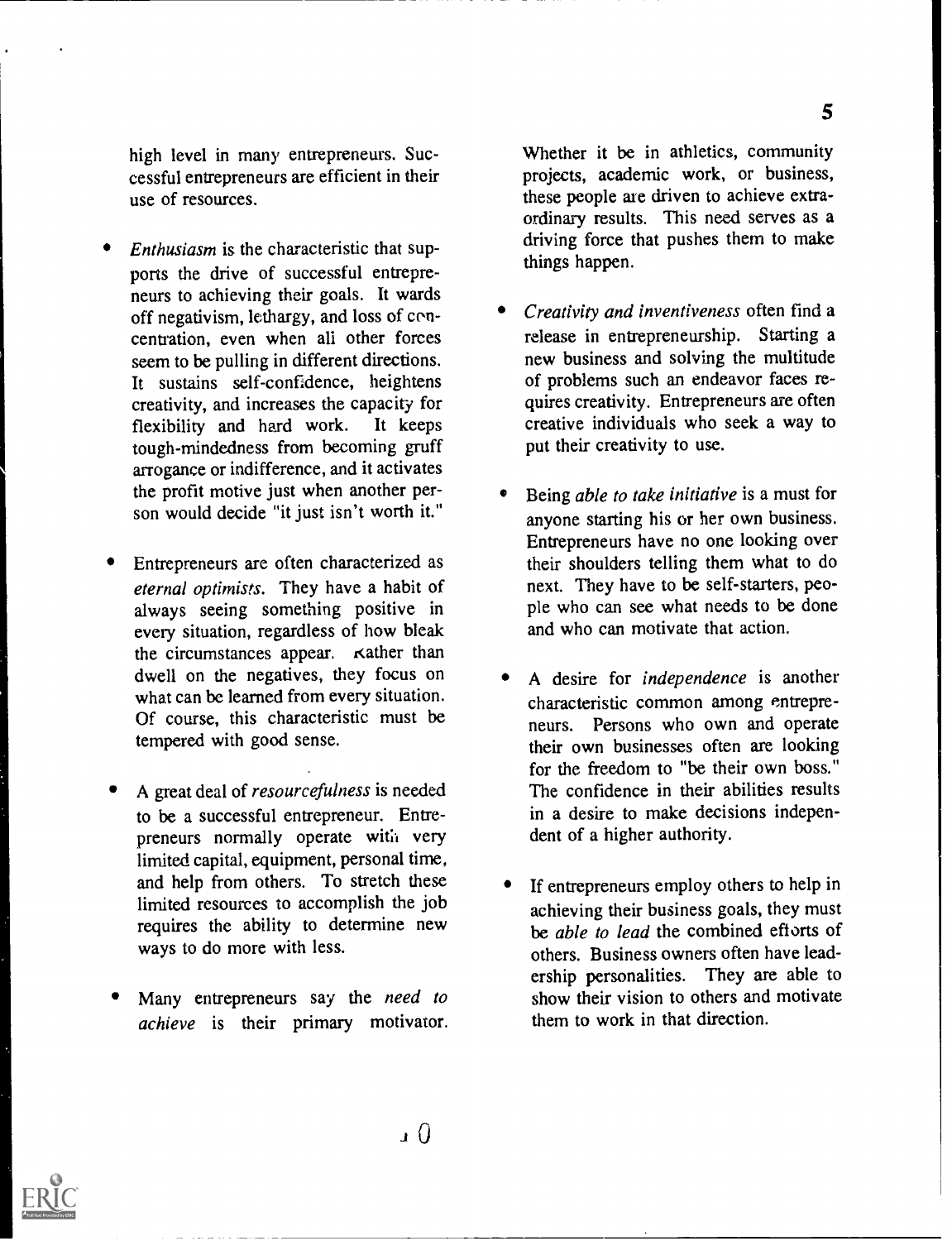# WHAT ARE COMMON APTITUDES AND SKILLS OF ENTREPRENEURS?

Everyone has special aptitudes or talents. These are the natural abilities you are born with. Your brother or sister may be talented at painting and drawing. You might lack this artistic talent, but instead you may excel at writing, math, or athletics. Maybe you have not discovered your unique abilities but you have them. And if there are skills you need they can be developed through education and training.

Some aptitudes that entrepreneurs often have are these:

- Verbal and nonverbal communication skills (written or spoken words or actions that communicate ideas, emotions or events). Writing a letter, speaking to a church group and patting a friend on the back are all methods of communicating.
- Verbal comprehension skills (understanding the meanings of ideas or emotions in verbal or nonverbal communication). Discussing current events with a friend, listening and responding to a parent's request, and selling advertising for a newspaper are all examples of verbal comprehension.
- Logic (applying reason or logic to problems). Solving a mystery movie,

troubleshooting a computer program, and applying geometry to figuring out the height of a flagpole require the use of logical abilities.

- Artistic ability (creativity, using artistic talents, using musical talents, using dramatic talents). Being able to paint portraits, play a piano, and act in a play are examples of being artistic.
- Mechanical aptitude (understanding relationships between parts of machines, making things work). Examples of mechanical ability are rebuilding your lawn mower engine, fixing the dripping faucet, and replacing the band on your watch.
- Numerical understanding (working with numbers). Balancing your checkbook, keeping the scoring statistics for the basketball team, and computing how much paint it will take to paint your bedroom all require numerical talent.
- Clerica; skills (arranging and recording number and letter combinations). Word processing and maintaining alphabetical files use clerical abilities.
- Spacial understanding (understanding how parts of things fit together, multidimensional relationships). Laying out a landscaping scheme, designing the furniture arrangement in a room, and putting together a silk flower arrangement are three examples of spacial aptitude.

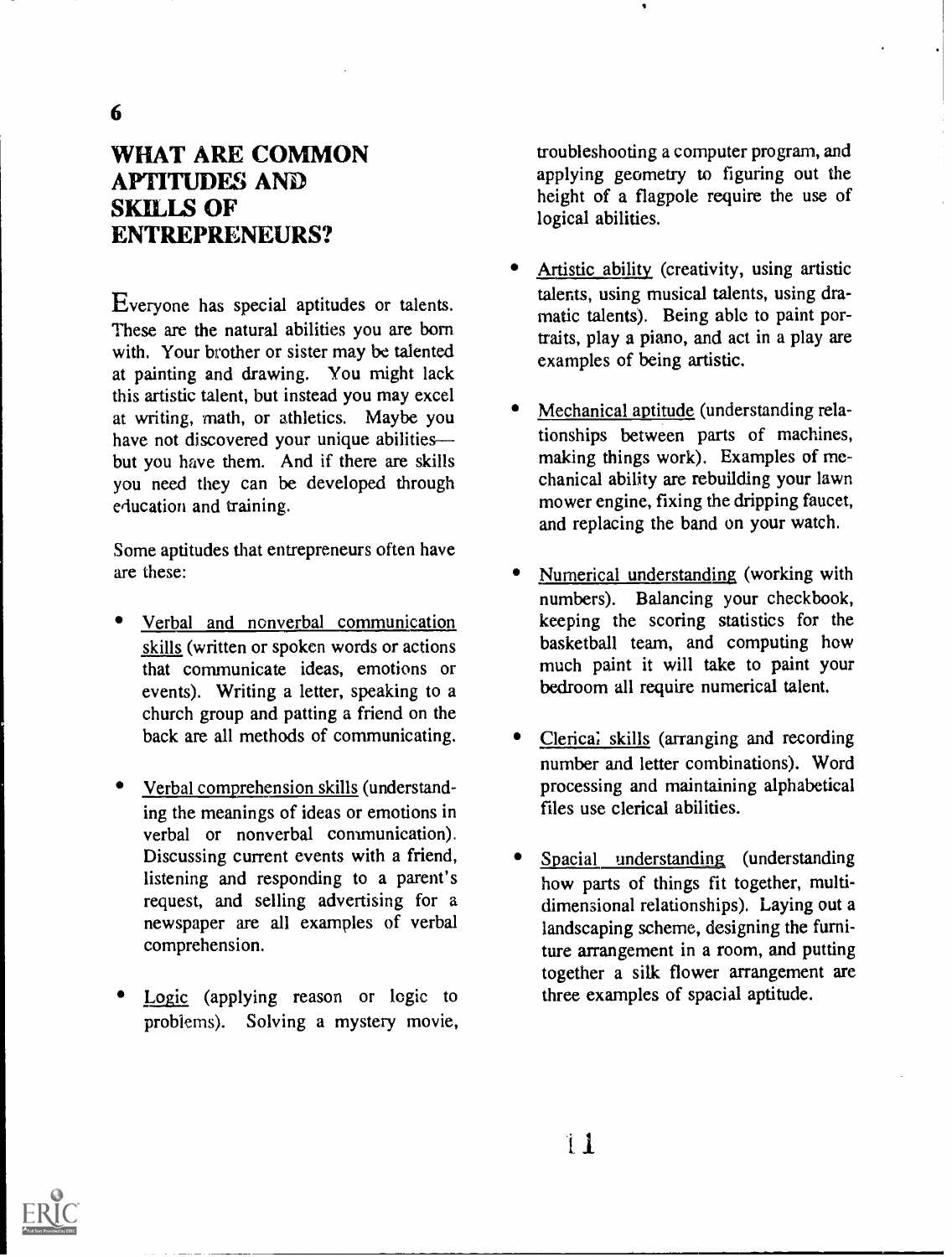- Physical ability (bodily strength and coordination and manual dexterity). Sewing a button on a shirt, playing tennis, and helping move the refrigerator require physical ability.
- Organizational skills (planning, implementing, evaluating). Planning a volleyball tournament and running a refreshment stand are examples of organizational talent.
- Intellectual ability (original thinking, seeking knowledge, thinking ahead). Studying for a test, participating in a debate and analyzing a delivery schedule problem require intellectual ability.

You can discover your aptitudes through experiences. For instance, taking part in a school play may reveal the ability to speak publicly, or a summer job may reveal a talent for working with numbers, working with your hands, or selling. The more you experience, the clearer will be your understanding of what you're good at doing and what you like to do. Once you discover this, then you can seek out entrepreneurial opportunities that utilize these talents.

It makes sense to focus on developing skills that you have an aptitude for. For instance, trying to become an expert at bookkeeping when you have little talent or interest in working with numbers is not a wise use of your time and talent. But, on the other hand, investing your time and energy in becoming an expert automobile mechanic might make sense if your talents are in working with machinery.

Once you've identified your aptitudes and skills, you'll most likely want to continue to develop in these areas throughout your life. As you gain expertise in these skills, you may then be able to build a business using your talents.

### HOW IMPORTANT IS A PROFESSIONAL IMAGE TO THE ENTREPRENEUR?

A professional image is important because the entrepreneur is a symbol of the business. People will judge the business by the image presented by the owner. Your appearance, the way you communicate, and how you react to situations all contribute to your image and your business' image. People like to do business with people and businesses that they perceive as being professional.

In addition to aptitudes and skills already identified, factors that contribute to a professional image are as follows:

- Appearance—Your personal appearance and the appearance of employees and your facilities say a lot to people about the quality of your goods and services.
- Speech-Your speech--your choice of words and how you say those words creates an impression of your abilities and attitudes.
- Writing—Like speech, writing messages and letters also leaves an impression on people-either good or bad. Writing clearly and neatly leaves a good impression.

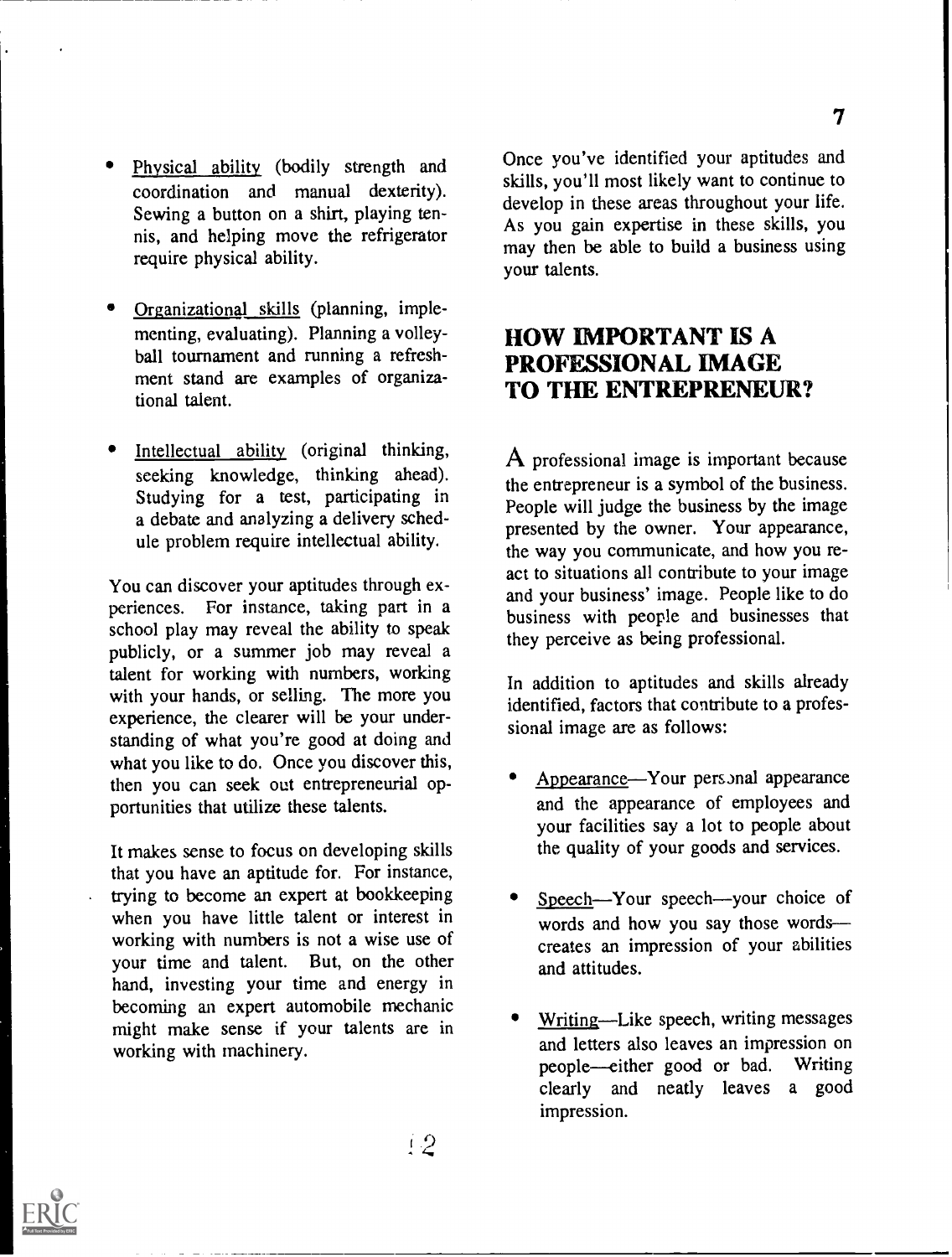- Etiquette-Yo:*v* manners tell people a lot. Showing common courtesies and politeness are a must in dealing with the public.
- Integrity-People do business with people they believe they can trust to be fair and dependable.
- Ethics—High ethical standards, or holding a high standard of what is morally right, earns respect, trust, and business.

## WHAT MOTIVATES SOMEONE TO OWN A BUSINESS?

People become entrepreneurs for many different reasons. Some people are looking for independence, others are looking for a chance to use their creative talents, still others hope to make a lot of money. In examining your own motivations, it might be helpful to consider the advantages and disadvantages of owning your own business. As you read this unit keep in mind your own special talents, goals, and aspirations. These factors, along with others, will help you become aware of what would motivate you as a business owner.

# WHAT ARE THE PERSONAL ADVANTAGES AND DISADVANTAGES OF OWNING A SMALL BUSINESS?

 $\overline{A}$ s you begin to examine the advantages (motivators) and disadvantages (dernotivators) of owning your own business, you may want to reserve judgement on some of the items. What may seem to be an advantage today can turn into a disadvantage tomorrow. In fact, some of the items may fluctuate daily. Remember, everyone has his or her own opinion on what is of value to him or her. To help focus your thoughts, review the following personal, social, family, and career considerations. Although each represent different sources of motivation, you will probably find that some of the advantages and disadvantages will overlap.

Many entrepreneurs say that the feeling of personal achievement is the number one personal advantage of owning a small business. Loss of leisure time is the number one personal disadvantage.

Some other possible personal items are shown in Figure 1. Your own list may be very different. Talk to other entrepreneurs. Find out if they list any of the same items. Would they classify them the same way? Try to discover new items for your list.



8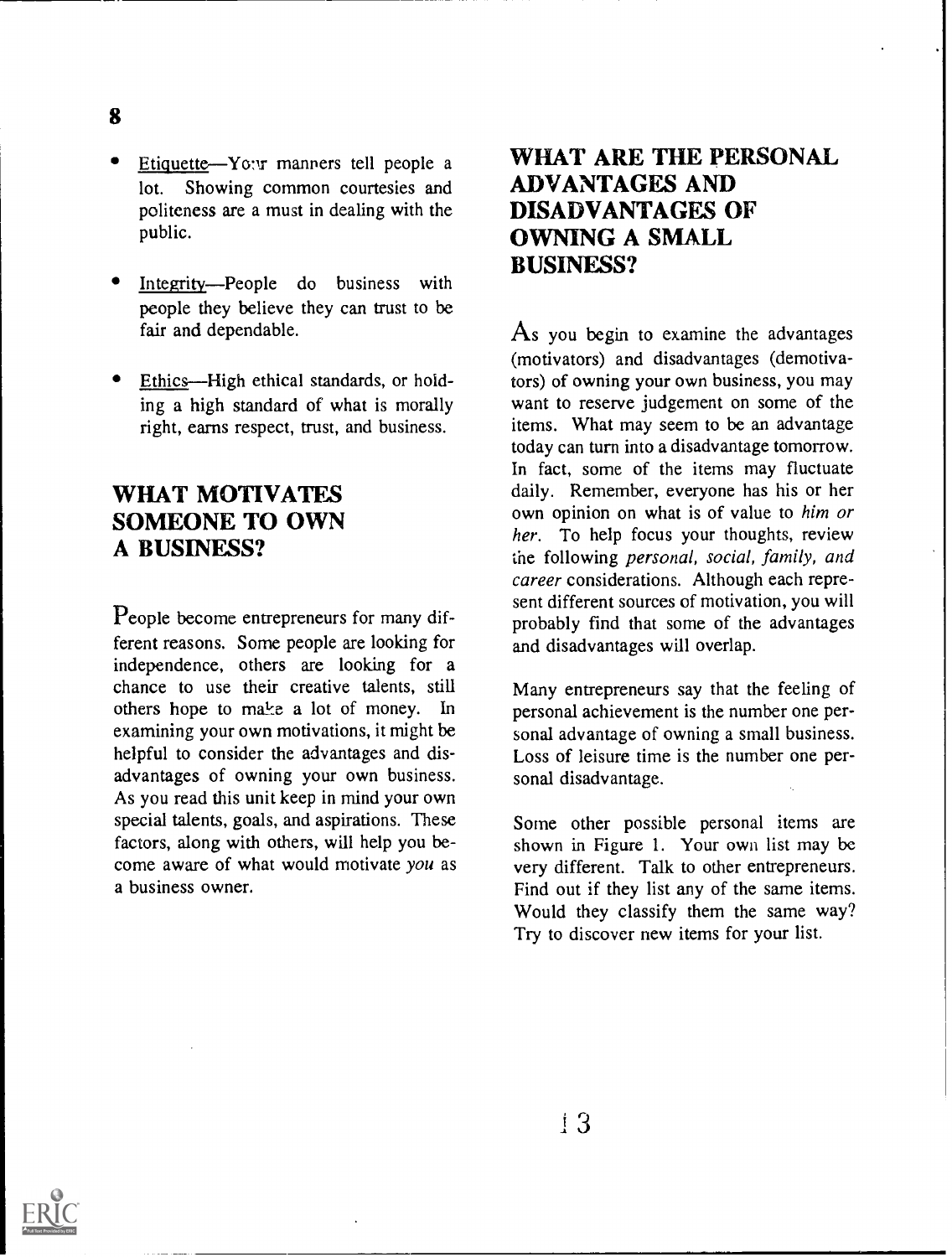| PERSONAL ADVANTAGES AND DISADVANTAGES<br>OF OWNING YOUR OWN BUSINESS |                          |  |
|----------------------------------------------------------------------|--------------------------|--|
| <b>ADVANTAGES</b>                                                    | <b>DISADVANTAGES</b>     |  |
| Personal achievement                                                 | Loss of personal time    |  |
| Use of all skills                                                    | Fear of failure          |  |
| Development of new skills                                            | Personal reputation loss |  |
| Sense of responsibility                                              | Loss of time             |  |
| Feeling of flexibility/control                                       | Loss of self-control     |  |
| Sense of leadership                                                  | Loss of property         |  |
| Opportunity for wealth                                               |                          |  |

Figure 1. Examples of advantages and disadvantages of owning your own business

# WHAT ARE THE SOCIAL ADVANTAGES AND DISADVANTAGES OF OWNING A SMALL BUSINESS?

Figure 2 lists some possible social advantages and disadvantages of owning a small business. These should serve primarily as starters for your own list. As you develop this list, talk to corporate business leaders as well as other entrepreneurs. Is there a difference in their estimations of the social advantages and disadvantages you may experience?

# WHAT ARE THE ADVANTAGES AND DISADVANTAGES TO THE FAMILY IN OWNING A SMALL BUSINESS?

Figure 3 illustrates the items that can be the most rewarding or most devastating to an entrepreneur. Family considerations may influence some entrepreneur decisions more than any others. As you develop your list, be sensitive to the differing perceptions family members may have about the business. How important will their influence be in your business? How much support will you need and want?

 $+4$ 

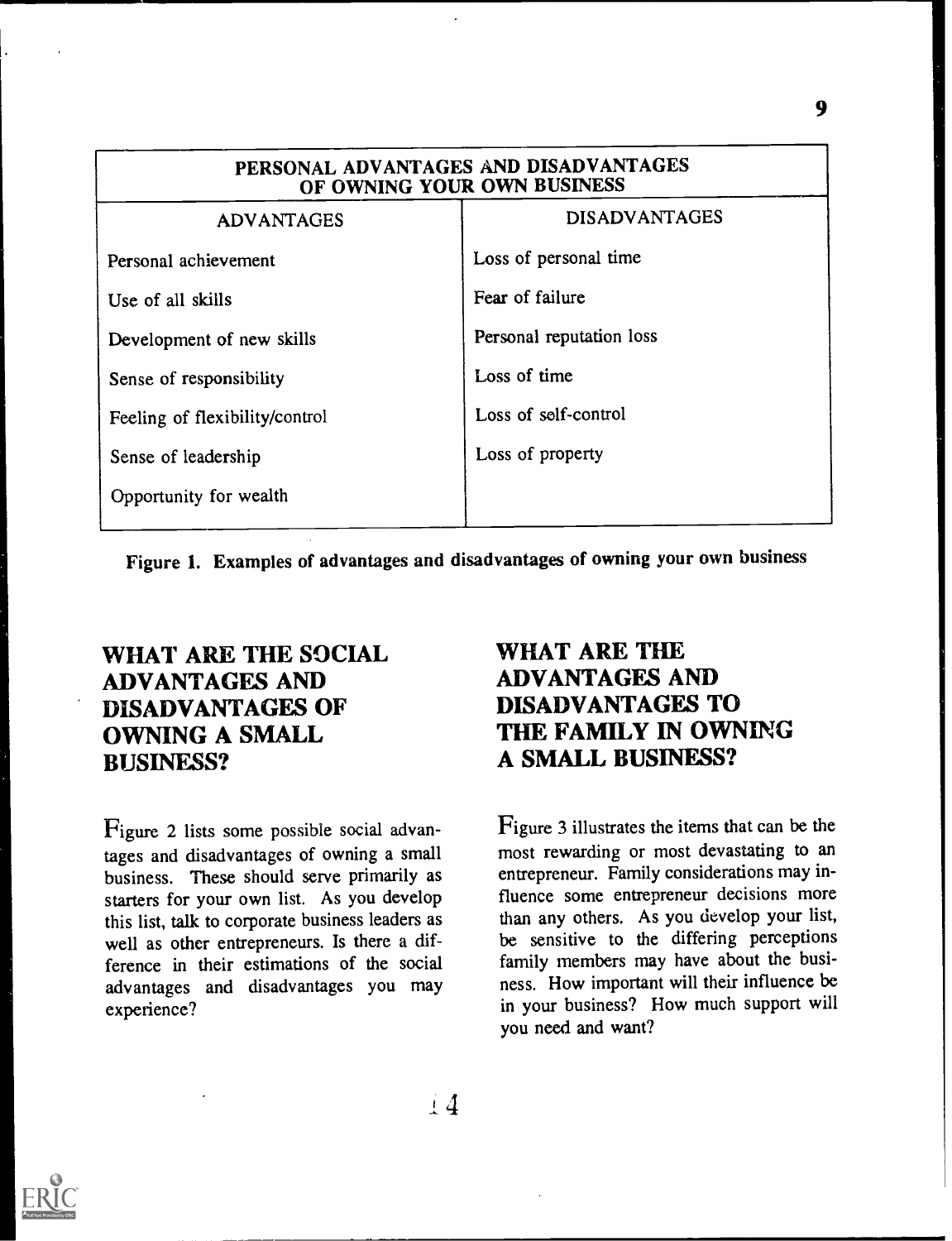| SOCIAL ADVANTAGES AND DISADVANTAGES<br>OF OWNING YOUR OWN BUSINESS |                                        |  |
|--------------------------------------------------------------------|----------------------------------------|--|
| <b>ADVANTAGES</b>                                                  | <b>DISADVANTAGES</b>                   |  |
| Performing philanthropic services                                  | Loss of corporate executive status     |  |
| Enhanced community status                                          | Loss of time to help others            |  |
| New peer relationships                                             | Loss of corporate resources            |  |
| Lack of peer pressure                                              | Loss of close business circle contacts |  |
| Position as a leader                                               |                                        |  |

Figure 2. Examples of social advantages and disadvantages of owning a small business

| <b>FAMILY ADVANTAGES AND DISADVANTAGES</b><br>OF OWNING YOUR OWN BUSINESS |                                |  |
|---------------------------------------------------------------------------|--------------------------------|--|
| <b>ADVANTAGES</b>                                                         | <b>DISADVANTAGES</b>           |  |
| Family may spend time together working<br>toward a common goal            | Loss of free time              |  |
| Family members may provide a business<br>resource                         | Family security diminished     |  |
| Family is involved                                                        | Family confidence reduced      |  |
| Family is proud and supportive                                            | Family understanding is tested |  |

Figure 3. Examples of advantages and disadvantages to the family of owning a small business.

# WHAT ARE THE ADVANTAGES AND DISADVANTAGES TO A CAREER IN STARTING A SMALL BUSINESS?

Figure 4 lists potential advantages and disadvantages of interrupting a corporate career to start your own business. This illustration can also be used to evaluate any serious activity the small business will interrupt such as sports, education, or homemaking. If you are already an entrepreneur, you can reevaluate the original tradeoffs you made when you started your business? Is it still a good trade? Is it better? Was it a bad risk? Can you improve the tradeoffs by changing work habits?

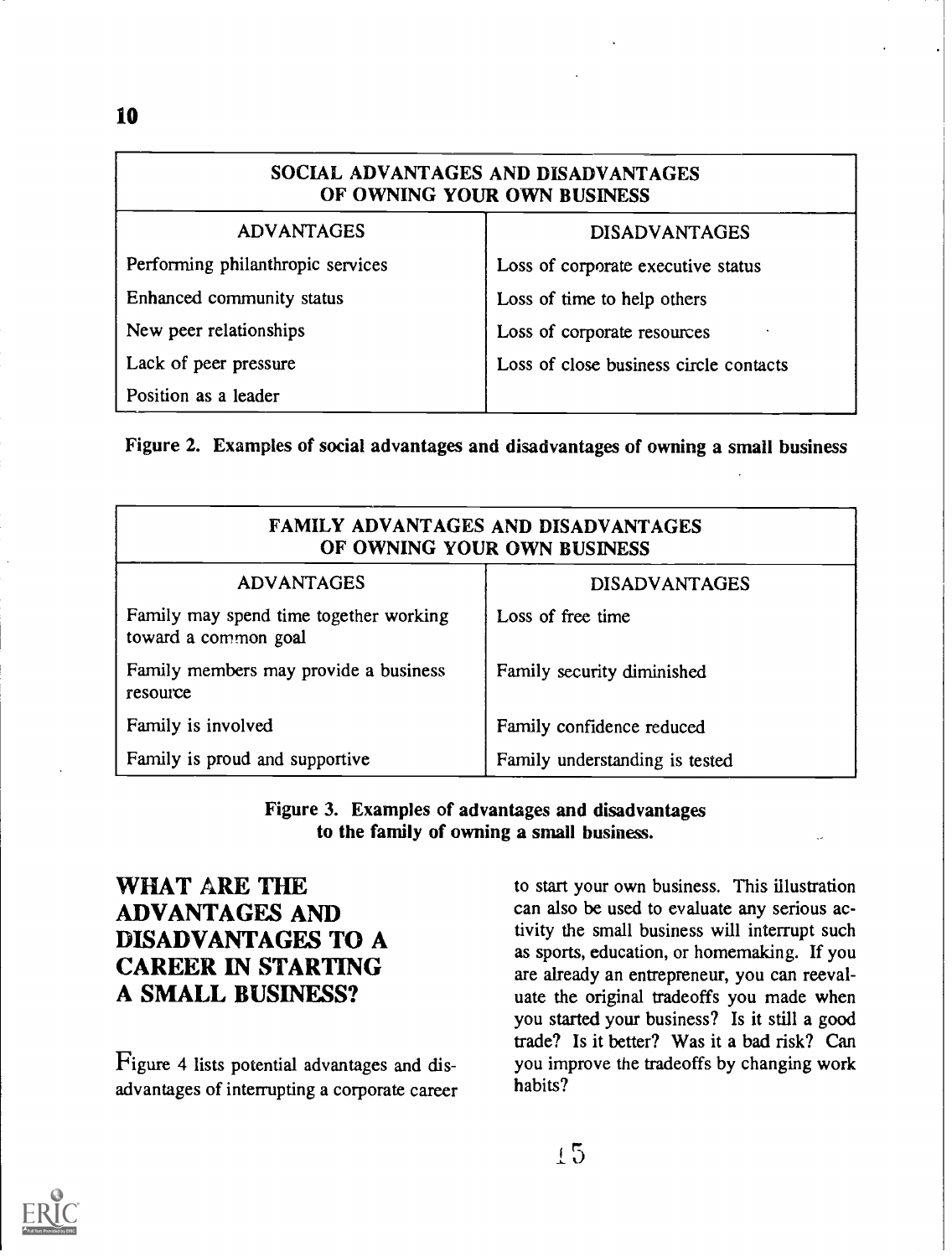| CAREER ADVANTAGES AND DISADVANTAGES<br>OF OWNING YOUR OWN BUSINESS |                               |  |
|--------------------------------------------------------------------|-------------------------------|--|
| <b>ADVANTAGES</b>                                                  | <b>DISADVANTAGES</b>          |  |
| Greater career potential                                           | Loss of job security          |  |
| More control of goal-directed activities                           | Loss of position or promotion |  |
| More focused use of energies                                       | Loss of income                |  |
| More well-rounded executive qualities                              | Loss of tenure                |  |

#### Figure 4. Examples of advantages and disadvantages to the career in starting a small business.

### WHY IS GOAL SETTING IMPORTANT TO THE ENTREPRENEUR?

 $\bf{A}$  goal is "a beacon on a hill," "a compass to the traveler," or "a lighthouse to the sailor." The point is, goals focus your attention on desired end-results.

The problem with not being goal oriented or goal directed, is that you tend to drift aimlessly, not knowing where to focus your time and energies. When faced with decisions about what kind of education to invest in, what types of skills to develop, and what work experiences to pursue, there is no basis for making these decisions. As a result, you accomplish only a fraction of what you potentially could, often running in frustrating circles of confusion.

Life is full of choices. Choosing among opportunities is one area of choice. With goals firmly in mind, it's easier to recognize which opportunities to select, which opportunity will most likely take you closest to that desired end-result.

Going one step further, goal setting helps create opportunities. Instead of taking what opportunities fall your way, with a clear picture of where you want to go firmly in mind, you can take the initiative in creating the opportunities that you need. For example, if you want to eventually own a full-service restaurant, instead of accepting a job offered to you at a fast-food restaurant, go out and find an opportunity to work in one of your local formal or casual full-service restaurants. Invest your time and effort in experiences that will contribute to achieving your dream!

### WHAT ARE THE STEPS IN GOAL SETTING?

As you begin to plan your future, you need to set long-term goals-goals that you may not reach for 5-10 years. Short-term goals are the steps that allow you to reach your final destination—your long-term goals. For

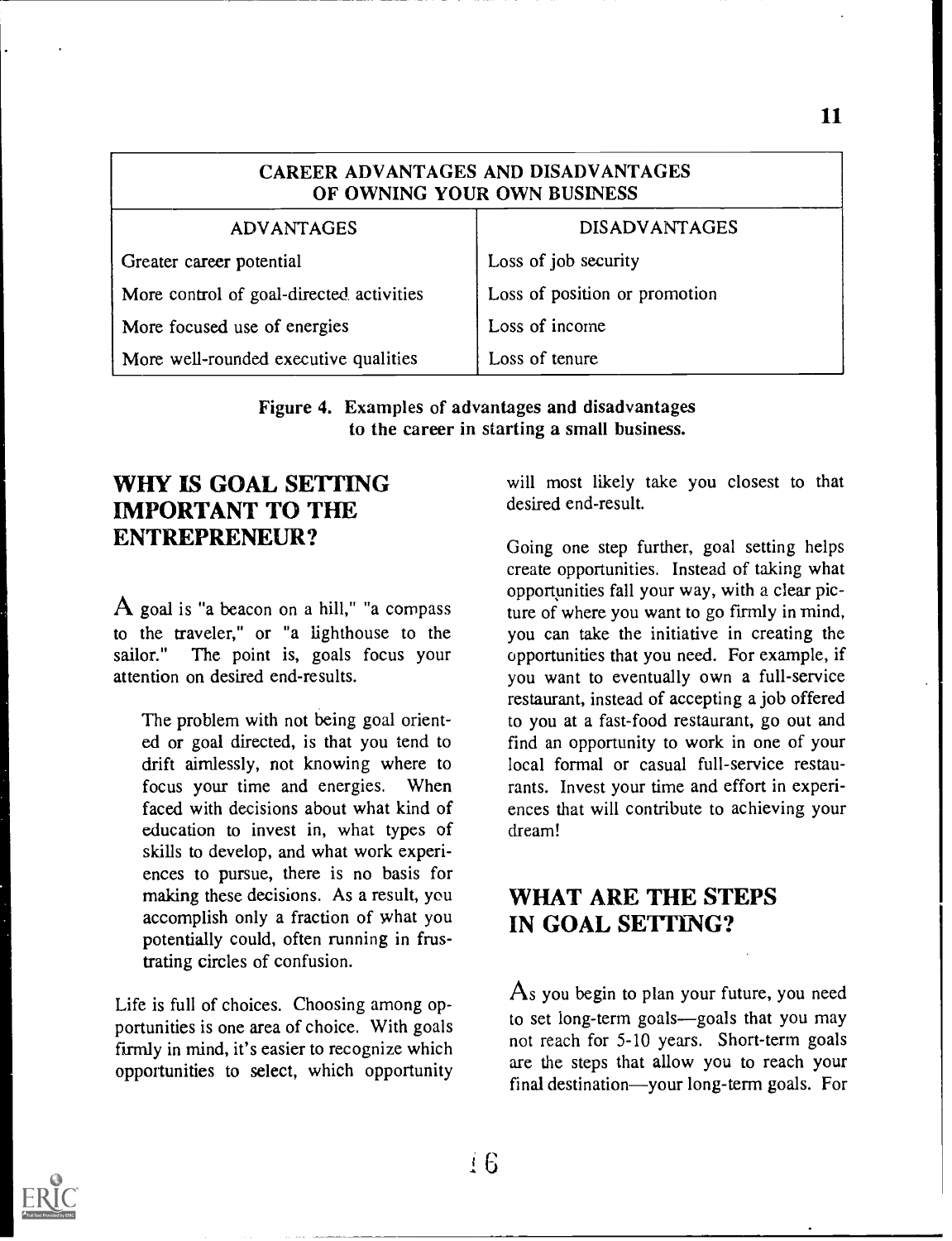# 12

example, Lisa's long-term goal is to own and operate her own day-care center in 5 years. To reach this goal, she may set these short-term goals:

- Take child care and small business management classes at the community college.
- Find employment in a day-care center with an excellent reputation
- Join industry associations
- Save money to invest in the business
- Secure a small business loan

As you reach each short-term goal you're that much closer to achieving your long-term goals. Also, by being able to measure your progress, you're motivated to push on.

How many times have you set a goal for yourself, only to abandon it because you lacked motivation? Here are a few tips that might help you stick to your goal.

- Set goals based on your personal desires.
- Prioritize your goals and work on the most important ones.
- Keep your goals in view. Write them down and put them where you will constantly see them. For example, you might put them
- on your bathroom mirror,
- on your refrigerator,
- in your wallet,
- in your locker, or
- on the dashboard of your car.
- Imagine yourself fulfilling your goal really doing it.
- Set timelines for accomplishing your goals.
- Revise your goals as your values, experiences, and needs change.

# HOW CAN GOAL SETTING HELP YOU DEVELOP YOUR CAREER?

After you have discovered your aptitudes and interests, explored the advantages and disadvantages of owning your own business, looked at your underlying motivations for becoming an entrepreneur, you may or may not decide to pursue it further. No matter whether you want to work for someone else, or wish to be a business owner, goal setting can help you build a successful career.

Personal improvement, education, and specific vocational goals all contribute to career development. By setting goals in each of these areas, you are pursuing knowledge, skills, and experience that will further your employment opportunities and enhance your career. For instance, setting a goal to become a good communicator—which might

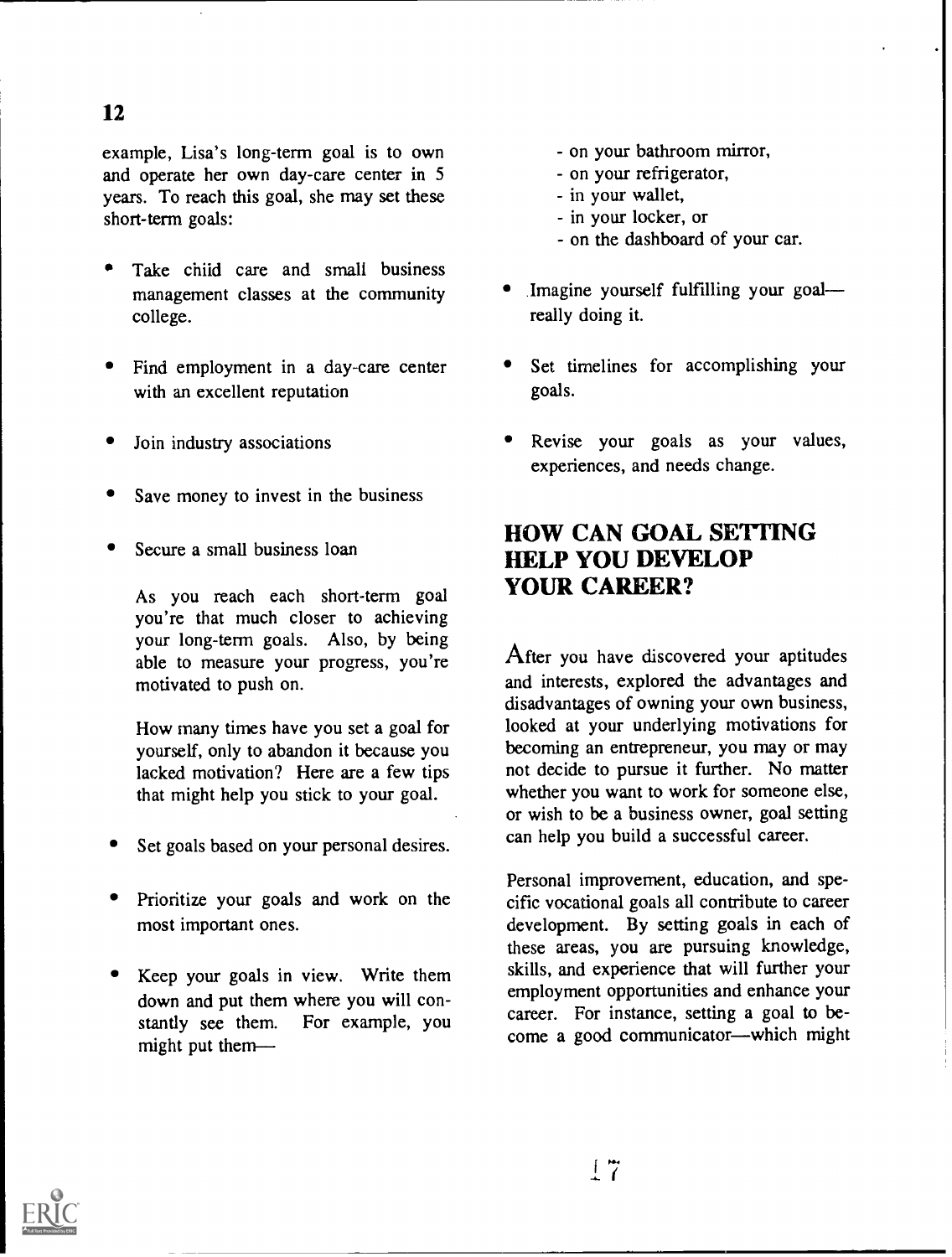mean learning to speak publicly, learning to be a better listener, and learning to write clearly and persuasively--will result in personal skills that will make you more productive in any job. The same is true about gaining marketable knowledge through education and valuable work experience in different jobs. All contribute to your "human capital"---vour personal abilities that are valuable to society and that will earn you money—and will open doors to new and better career opportunities.

As you gain educational, social, vocational life experiences, you are constantly learning new things about yourself and the world in which you live. As you learn more about your likes and dislikes, what truly motivates you, and so on, you will be able to more finely tune the direction you wish to take in pursuing a career. Do not panic if you set your goals and later see a need to adjust<br>your goals. This is alright. It's quite your goals. This is alright. common to adjust your goals as you progress. You can only make decisions based on your current knowledge. So when you learn new things about yourself and the world, you will naturally be able to make<br>new and better decisions. But only by new and better decisions. setting goals will you be pushing ahead in what is the right direction, at least for that point in time. Without setting goals, you may not move forward and learn this crucial new information, which allows you to readjust your path.

When you take a plane from New York to Los Angeles, it may look like the pilot points the nose of the plane directly towards the destination and simply holds a steady course. But in reality, he is constantly readjusting his path to stay on course for the final destination. As his instruments give him new information, he adjusts accordingly. Because of this continual flow of new information, and the pilot's adjustments based on that information, the plane meets its destination.

13

Think of it in this way. You are standing at the starting line of a race that will take you over hilly terrain. Between you and the finish line are many hills and turns. It is impossible for you to see the finish line standing at the start. Throughout much of the race you have no idea which direction you will have to take to get to the finish line. Only by moving forward, going a step at a time, will you learn what you need to do to continue making progress.

So it is with a career. Few people starting out in life can accurately see the finish line—the final outcome of their job choices or the career they will ultimately settle upon. But by moving forward, using the knowledge and skills they currently have, and then, once they are able to see around the next turn, setting new goals that will get them to the next turn, they will eventually discover a career that fits their interests and abilities. Only by running the race—setting goals that will move you forward-can you learn about yourself and the world, so that you can continually take this new information and readjust your path.

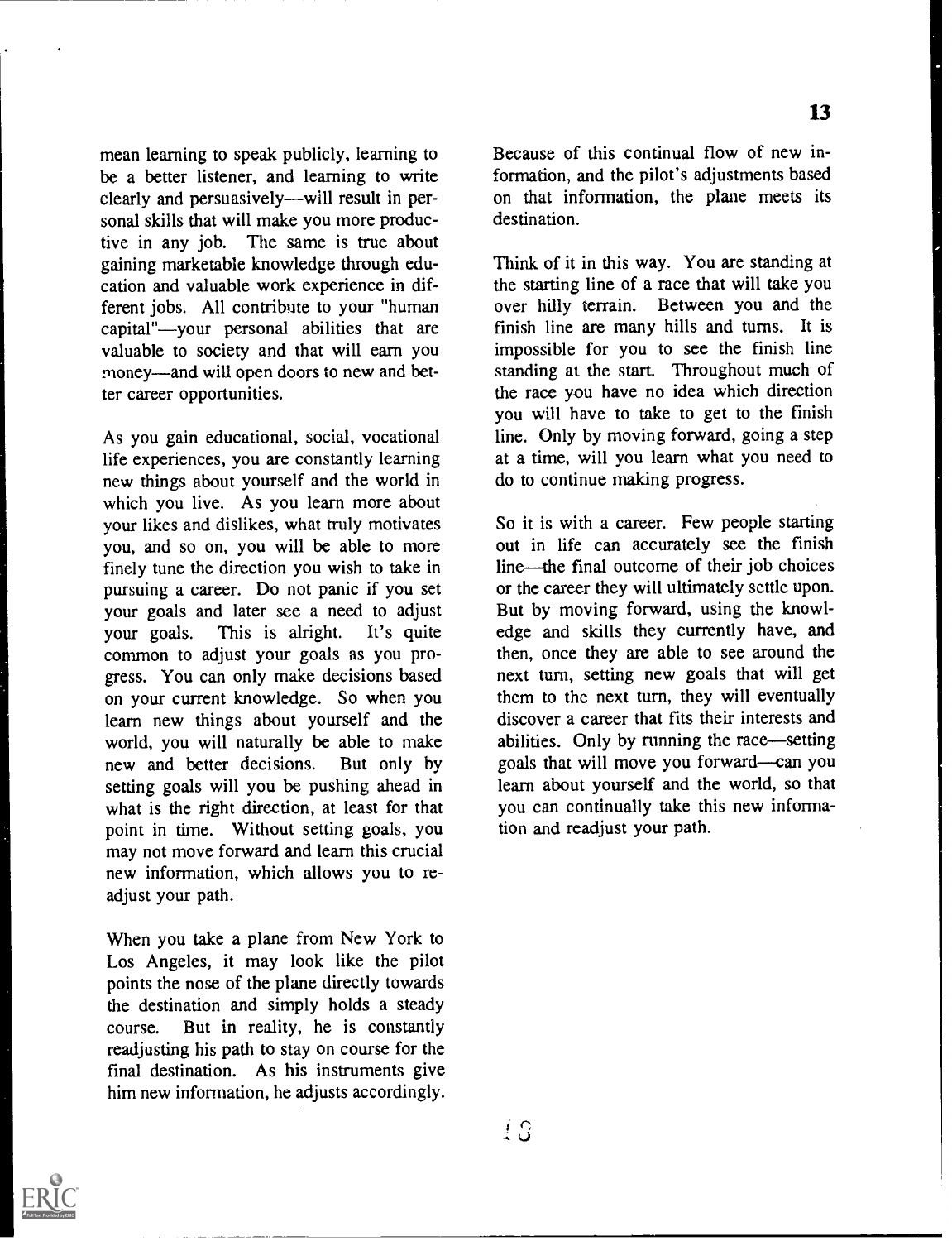# **ACTIVITIES**

The following activities are designed to help you apply what you have learned in this unit.

### INDIVIDUAL ACTIVITIES

#### A.

14

List some activities you have been involved in that have some risk attached to winning or losing (sports, politics, card clubs, lotteries, etc.). Which ones gave you the biggest thrill? Which ones gave you the most personal satisfaction? In which ones did you have some control over the results? Did your level of competition or intensity vary when there was a tangible reward involved? Decide whether you like taking risks more when you have some degree of control over the outcome.

#### B.

Write a famous entrepreneur a letter. Ask what personal characteristics were most important in starting his/her business. (Examples: Jenny Craig, Earl Scheib, Mrs. Fields Cookies, Famous Amos) Use your local library as a resource to help you find addresses for famous entrepreneurs.

# C.

Creativity for the entrepreneur means being able to recognize potential market needs that could be provided to a group of consumers for a price. Select one or two groups from the list below and try to come up with several unique services or products that they might buy and that would be profitable.

- Older citizens in nursing homes
- Working mothers
- Divorced fathers
- Vacationing teenagers
- **Teachers**
- Farmers
- Bus drivers
- Business executives
- Entrepreneurs

#### D.

Assume you have definitely decided to become an entrepreneur. List what motives you have for starting your own business. Try to list at least one personal motive, one social motive, one family motive, and one career motive. Decide which one would be most important to you. Think about how the motives overlap one another.

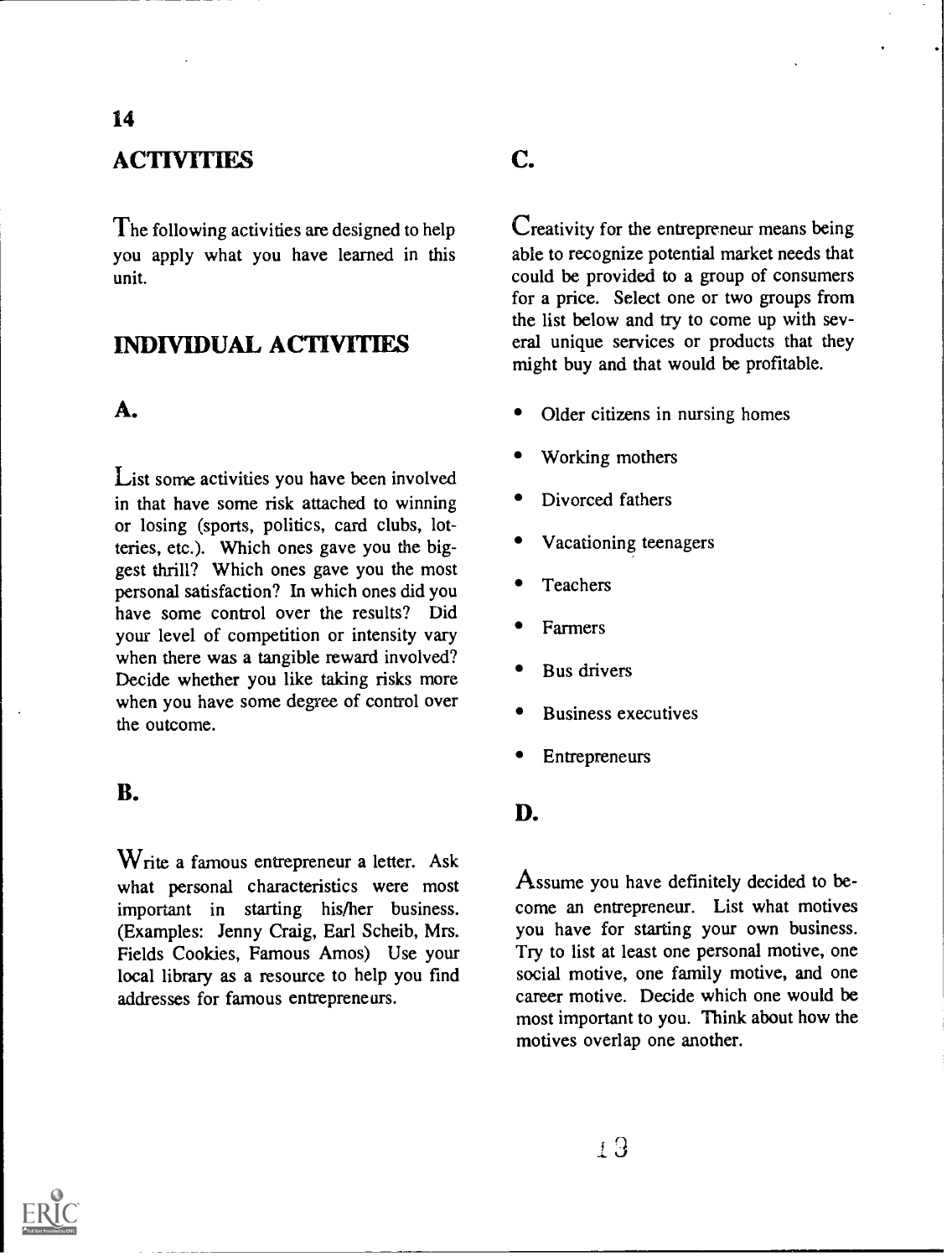# GROUP ACTIVITIES

#### A.

#### BRAINSTORMING

As a class, pick one group of consumers from the list in Individual Activity C and see how many different business ideas the class can generate. Notice how creative group thinking spurs new ideas: ideas generate ideas.

#### B.

Ask a local entrepreneur to discuss with you, individually or with the class, how important flexibility is to running your own business. Ask for specific examples of when goals or tactics had to be changed and how swiftly the changes occurred. Find out what the results might have been if the entrepreneur had continued on the original course of action. Find out how the changes affected other decisions.

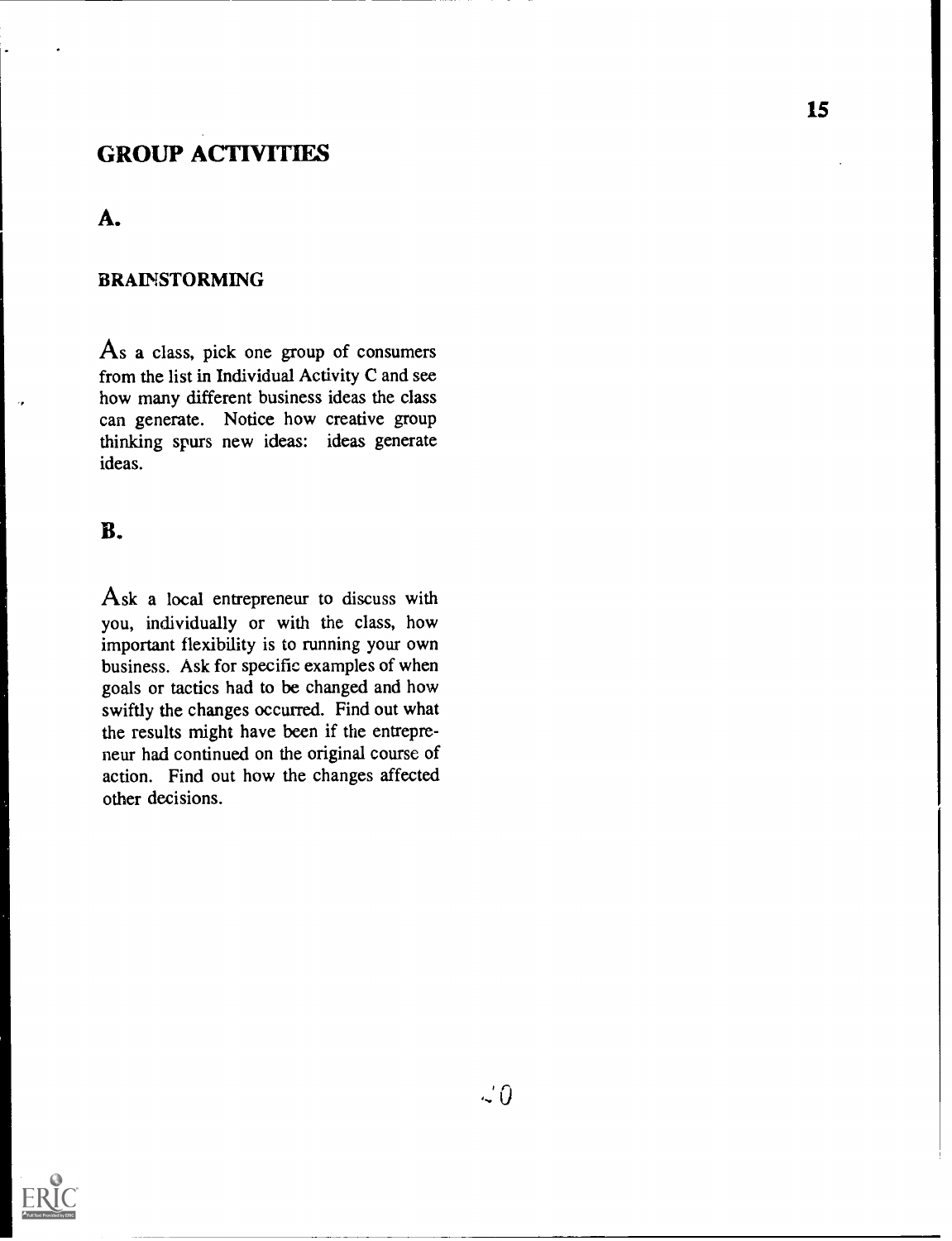# CASE STUDY

For as long as she could remember Maria loved to watch her father work on the cars of her family's friends and relatives in his spare time. He was fond of saying that he always worked long and hard to "create something better using my sweat and talent." She shared her dad's love for mechanical things and the need to make people happy. Maria was only 4 years old the first time she helped with an oil change, and she rebuilt her first carburetor at 12. At about this same time, Maria began dismantling and reassembling the mechanical toys of her siblings. The other children were always upset at first but were usually amazed that not only were their toys back together, they usually worked better.

The summer that Marie turned 14, her family moved to another part of town where just beyond the back yard was a large, modern, auto repair shop that specialized in foreign cars, specifically German-made cars such as BMW and Mercedes Benz. Maria thought the cars and the shop were special and began

spending time talking to the technicians about their trade. It was not long before this interest caught the attention of the shop owner, Rolf, who encouraged his workers to be patient with all the questions asked by this curious young girl. As it turned out Rolf had a daughter at home the same age as Maria who had never shown any interest in his business. By the end of summer, Marie was running errands and helping with minor repairs.

Through her grammar school days Maria was described as independent by her teachers. She was not a discipline problem but did seem to have trouble focusing on her studies. The coming school year was very important for Maria. She was entering high school and had decided to pursue a vocational course of study in auto mechanics. She al.o accepted an offer from Rolf to continue her unofficial apprenticeship until she turned sixteen. At that time she would work at the shop part-time after school.

#### DISCUSSION QUESTIONS

Maria is now thirty years old and the owner of her own foreign car service and repair shop in Marina Del Rey, California. She has built a loyal clientele based on a commitment to honest, quality work.

- 1. How did Maria use her aptitude and skill create a business opportunity?
- 2. Do you see the advantage of pursuing a career in an area of personal interest?
- 3. Should you start your own company, what experience do you have, or do you expect to gain, that will be useful?

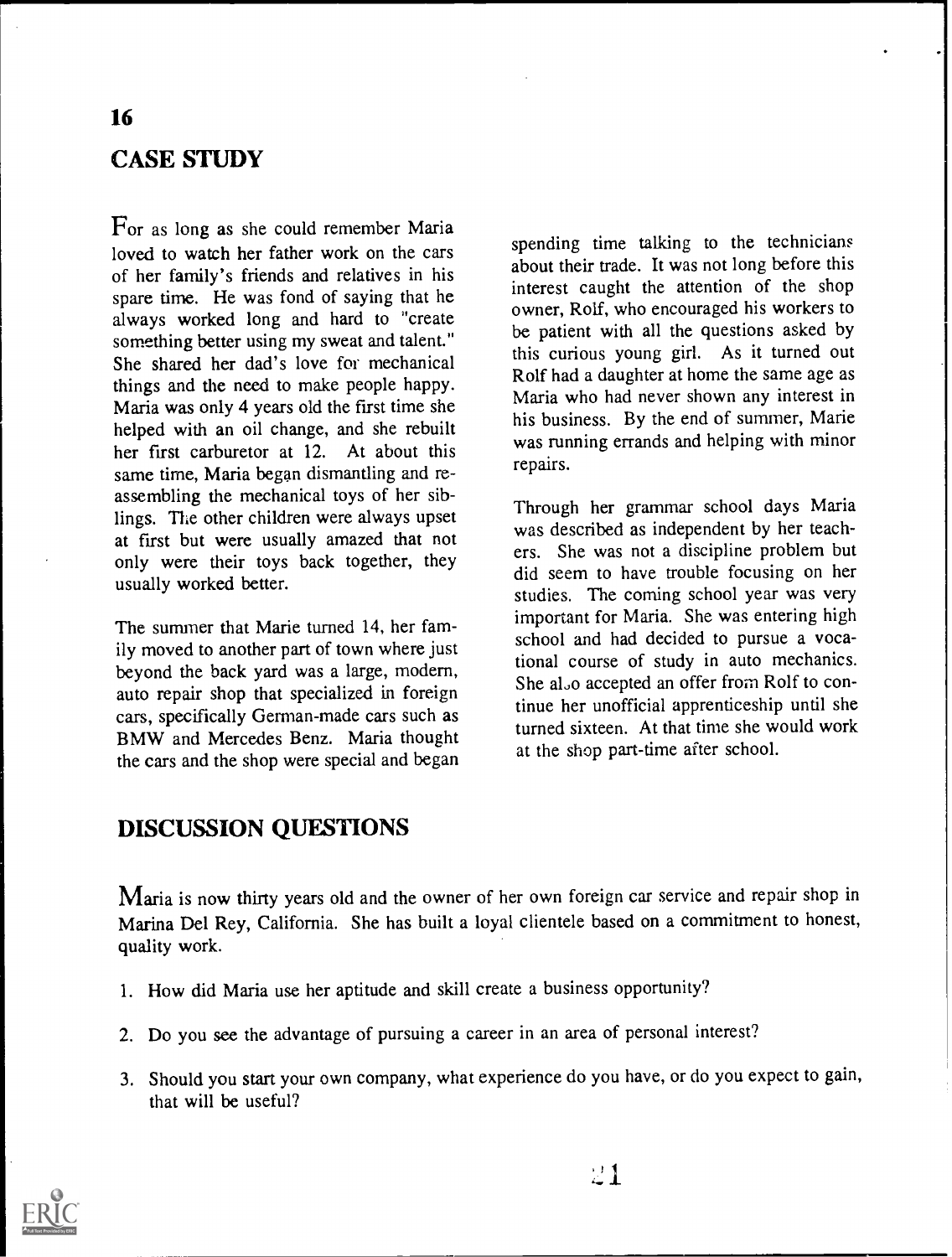#### ASSESSMENT

Read the following questions to check your knowledge of the topics presented in this unit. When you feel prepared, ask your instructor to assess your competency on them.

- 1. Which of the entrepreneurial characteristics do you think will be most important to you in running a small business?
- 2. What are some of the motives you feel you would have for starting your own company?
- 3. What do you think would be your biggest problem in running your own business?
- 4. What type of business opportunity will you be most likely to consider if you start your own company? Why?
- 5. What area of running a business do you think you would most likely want to hire an expert to handle for you?
- 6. How can you convey a professional image?
- 7. How can you use goal setting to help make you a successful entrepreneur?

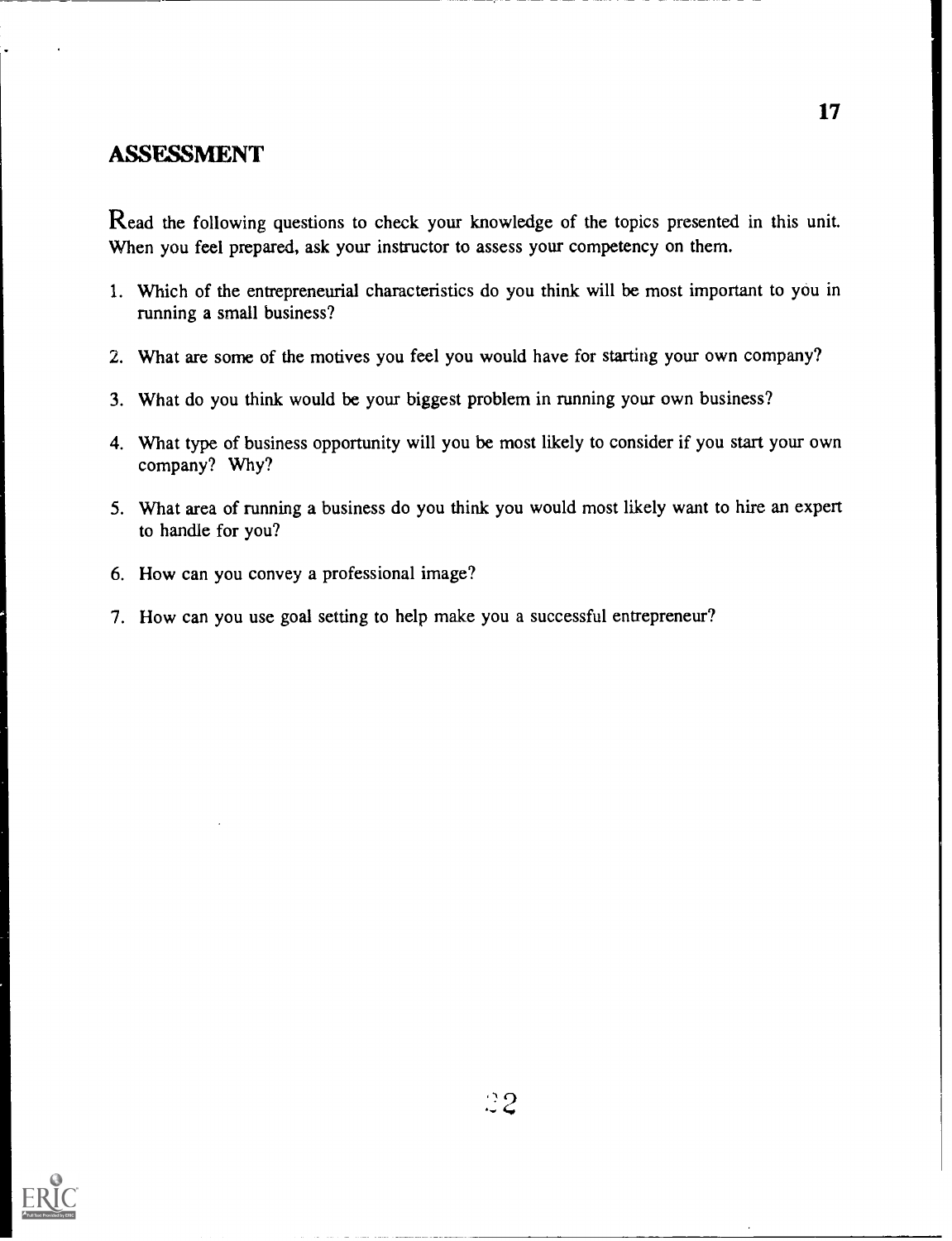#### REFERENCES

- Balogh, J., et al. Beyond a Dream: An Instructor's Guide for Small Business Exploration. Columbus, OH: Center on Education and Training for Employment, 1985.
- Bird, B. Entrepreneurial Behavior. Glenview, IL: Scott, Foresman and Company, 1989.
- Scarborough, N., and Zimmerer, T. Effective Small Business Management. Columbus: Merrill Publishing Company, 1991.
- Stolze, W. Startup: An Entrepreneur's Guide to Launching and Managing a New Venture. Rochester, NY: Rock Beach Press, 1992.